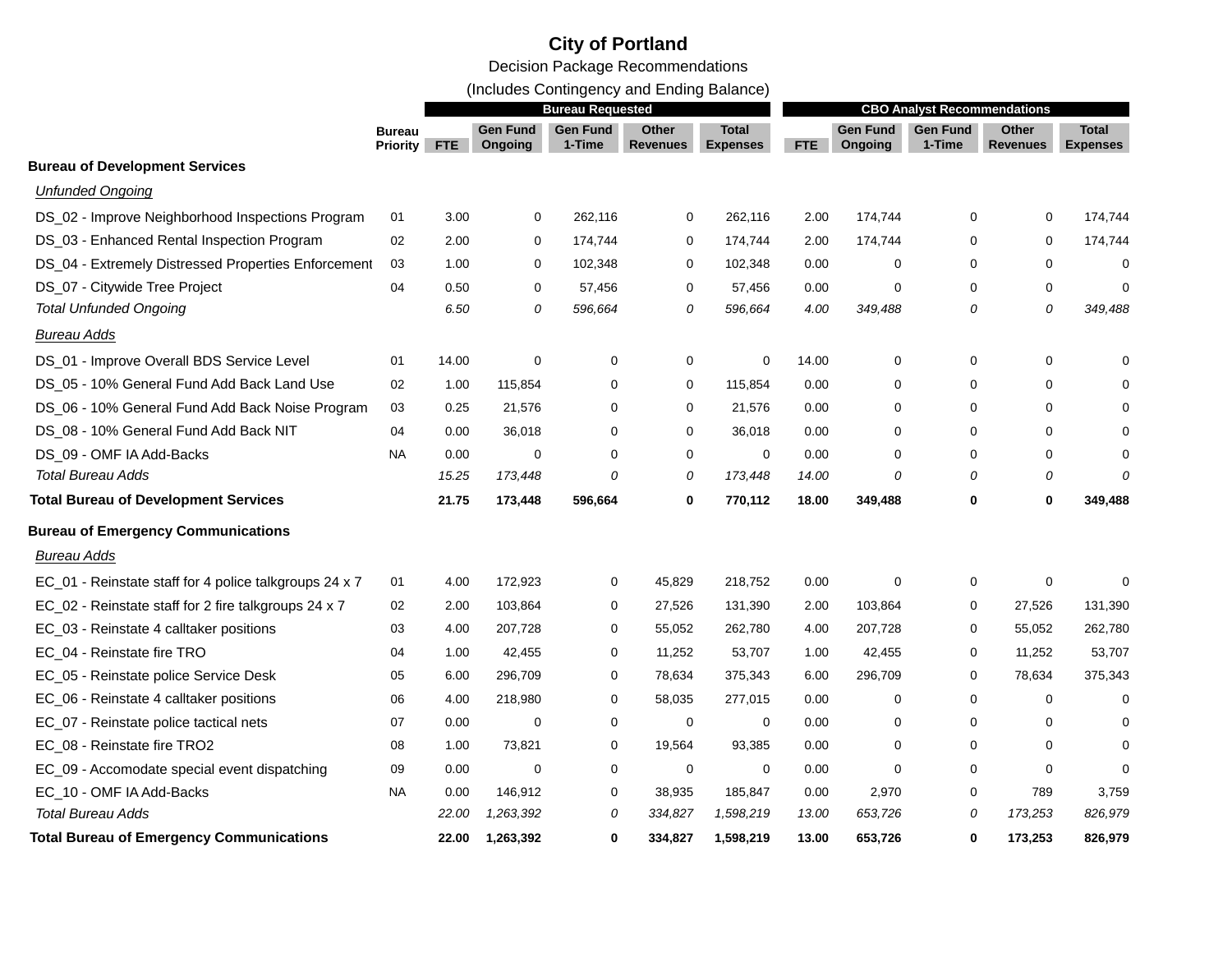(Includes Contingency and Ending Balance)

|                                                                | <b>Bureau Requested</b>          |            |                     |                           |                          | <b>CBO Analyst Recommendations</b> |       |                            |                           |                          |                                 |
|----------------------------------------------------------------|----------------------------------|------------|---------------------|---------------------------|--------------------------|------------------------------------|-------|----------------------------|---------------------------|--------------------------|---------------------------------|
|                                                                | <b>Bureau</b><br><b>Priority</b> | <b>FTE</b> | Gen Fund<br>Ongoing | <b>Gen Fund</b><br>1-Time | Other<br><b>Revenues</b> | <b>Total</b><br><b>Expenses</b>    | FTE   | <b>Gen Fund</b><br>Ongoing | <b>Gen Fund</b><br>1-Time | Other<br><b>Revenues</b> | <b>Total</b><br><b>Expenses</b> |
| <b>Bureau of Environmental Services</b>                        |                                  |            |                     |                           |                          |                                    |       |                            |                           |                          |                                 |
| Bureau Adds                                                    |                                  |            |                     |                           |                          |                                    |       |                            |                           |                          |                                 |
| ES_01 - Basic Operations and Maintenance                       | 01                               | 9.20       | 0                   | 0                         | 1,744,666                | 1,744,666                          | 9.20  | 0                          | 0                         | 1,744,666                | 1,744,666                       |
| ES_02 - System Integrity                                       | 02                               | 10.50      | 0                   | 0                         | 2,262,042                | 2,262,042                          | 10.50 | 0                          | 0                         | 2,262,042                | 2,262,042                       |
| ES_03 - Watershed Health                                       | 03                               | 5.00       | 0                   | 0                         | 1,783,126                | 1,783,126                          | 5.00  | 0                          | 0                         | 1,783,126                | 1,783,126                       |
| ES_04 - Support for Others                                     | 04                               | 8.00       | 0                   | 0                         | 5,340,865                | 5,340,865                          | 8.00  | 0                          | 0                         | 3,126,757                | 3,126,757                       |
| ES_05 - OMF IA Add-Backs                                       | <b>NA</b>                        | 0.00       | 0                   | $\Omega$                  | $\Omega$                 | $\Omega$                           | 0.00  | $\Omega$                   | $\Omega$                  | $\mathbf 0$              | $\Omega$                        |
| <b>Total Bureau Adds</b>                                       |                                  | 32.70      | 0                   | 0                         | 11,130,699               | 11,130,699                         | 32.70 | 0                          | 0                         | 8,916,591                | 8,916,591                       |
| <b>Total Bureau of Environmental Services</b>                  |                                  | 32.70      | 0                   | 0                         | 11,130,699               | 11,130,699                         | 32.70 | $\mathbf 0$                | 0                         | 8,916,591                | 8,916,591                       |
| <b>Bureau of Fire &amp; Police Disability &amp; Retirement</b> |                                  |            |                     |                           |                          |                                    |       |                            |                           |                          |                                 |
| <b>Bureau Adds</b>                                             |                                  |            |                     |                           |                          |                                    |       |                            |                           |                          |                                 |
| DR_01 - OMF IA Add-Backs                                       | NA                               | 0.00       | 0                   | 0                         | 13,126                   | 13,126                             | 0.00  | $\mathbf 0$                | 0                         | 565                      | 565                             |
| DR_02 - Match Add Back Package: Police Bureau                  | <b>NA</b>                        | 0.00       | 0                   | 0                         | 1,250,301                | 1,250,301                          | 0.00  | 0                          | 0                         | 1,250,301                | 1,250,301                       |
| DR_03 - Match Add Back Package: Fire Bureau                    | NA                               | 0.00       | 0                   | 0                         | 1,600,000                | 1,600,000                          | 0.00  | 0                          | 0                         | 1,600,000                | 1,600,000                       |
| <b>Total Bureau Adds</b>                                       |                                  | 0.00       | 0                   | 0                         | 2,863,427                | 2,863,427                          | 0.00  | 0                          | 0                         | 2,850,866                | 2,850,866                       |
| Total Bureau of Fire & Police Disability & Retiremen           |                                  | 0.00       | 0                   | 0                         | 2,863,427                | 2,863,427                          | 0.00  | 0                          | 0                         | 2,850,866                | 2,850,866                       |
| <b>Bureau of Planning &amp; Sustainability</b>                 |                                  |            |                     |                           |                          |                                    |       |                            |                           |                          |                                 |
| <b>Unfunded Ongoing</b>                                        |                                  |            |                     |                           |                          |                                    |       |                            |                           |                          |                                 |
| PN_01 - Complete State-Mandated Comprehensive PI               | 01                               | 3.50       | 0                   | 355,500                   | 0                        | 355,500                            | 0.00  | 0                          | 0                         | 0                        | O                               |
| PN_05 - Central Eastside Plan (SE Quadrant)                    | 02                               | 1.30       | 0                   | 125,526                   | $\mathbf 0$              | 125,526                            | 0.00  | $\Omega$                   | 0                         | 0                        | 0                               |
| <b>Total Unfunded Ongoing</b>                                  |                                  | 4.80       | 0                   | 481,026                   | 0                        | 481,026                            | 0.00  | 0                          | 0                         | 0                        |                                 |
| <b>Bureau Adds</b>                                             |                                  |            |                     |                           |                          |                                    |       |                            |                           |                          |                                 |
| PN_03 - RICAP (Regulatory Improvement Code Amen                | 01                               | 2.50       | 233,064             | 0                         | 0                        | 233,064                            | 0.00  | 0                          | 0                         | 0                        | $\Omega$                        |
| PN_04 - Solid Waste & Recycling                                | 02                               | 3.40       | 0                   | 0                         | 400,000                  | 400,000                            | 3.40  | 0                          | 0                         | 400,000                  | 400,000                         |
| PN_06 - Sustainable City Government                            | 03                               | 1.00       | 104,144             | 0                         | $\mathbf 0$              | 104,144                            | 0.00  | 0                          | $\mathbf 0$               | $\mathbf 0$              | $\Omega$                        |
| PN_07 - Central City Urban Design                              | 04                               | 1.00       | 83,364              | $\Omega$                  | 0                        | 83,364                             | 0.00  | 0                          | 0                         | 0                        | $\Omega$                        |
| PN_08 - District Liaisons                                      | 05                               | 1.00       | 102,534             | 0                         | 0                        | 102,534                            | 0.00  | $\Omega$                   | $\mathbf 0$               | $\Omega$                 | $\Omega$                        |
| PN_09 - Commercial Energy Efficiency                           | 06                               | 1.00       | 143,828             | $\Omega$                  | $\Omega$                 | 143,828                            | 0.00  | $\Omega$                   | $\Omega$                  | $\Omega$                 | $\Omega$                        |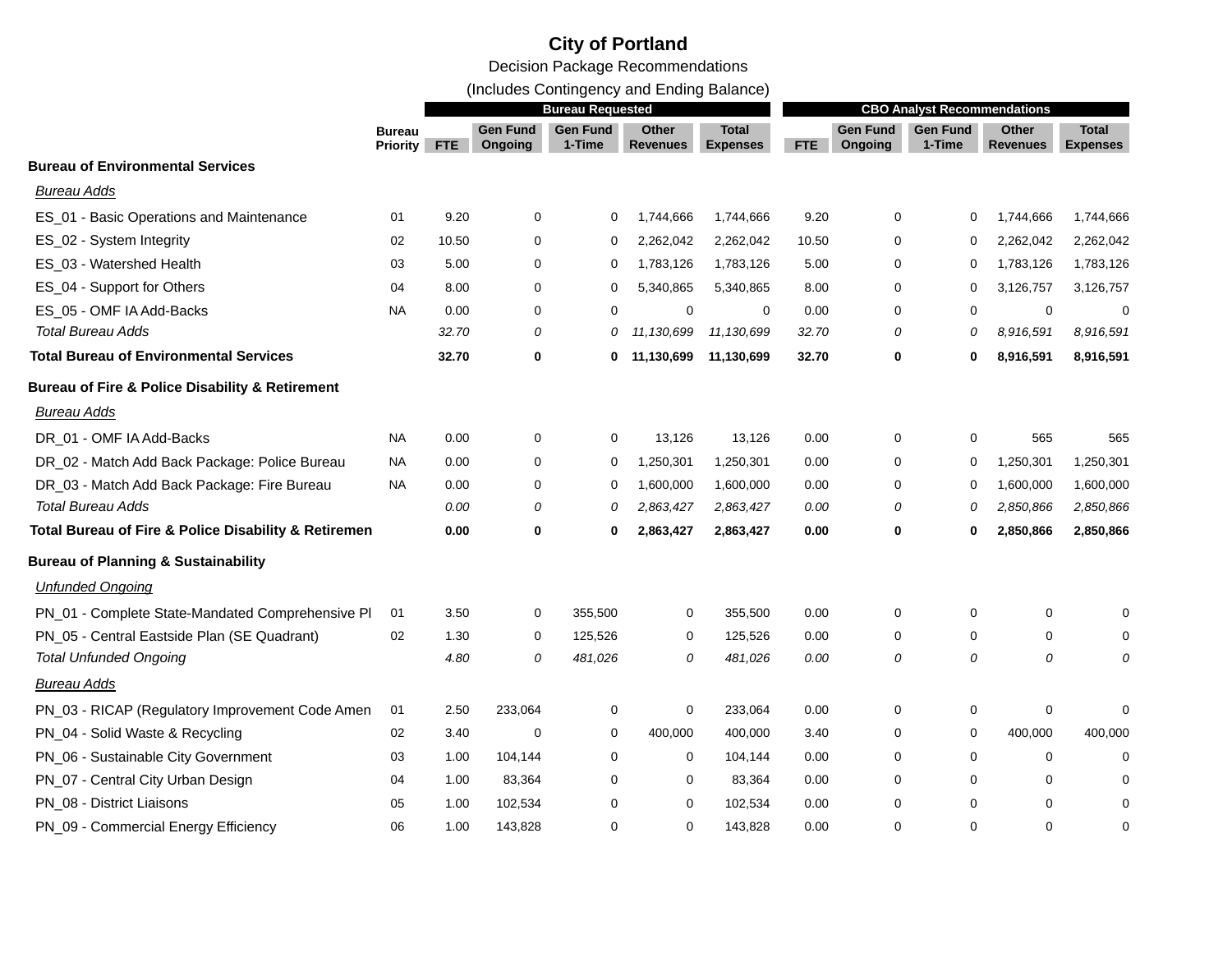Decision Package Recommendations

(Includes Contingency and Ending Balance)

|                                                      |                                  | <b>Bureau Requested</b> |                            |                           |                                 |                                 |            | <b>CBO Analyst Recommendations</b> |                           |                                 |                                 |  |
|------------------------------------------------------|----------------------------------|-------------------------|----------------------------|---------------------------|---------------------------------|---------------------------------|------------|------------------------------------|---------------------------|---------------------------------|---------------------------------|--|
|                                                      | <b>Bureau</b><br><b>Priority</b> | <b>FTE</b>              | <b>Gen Fund</b><br>Ongoing | <b>Gen Fund</b><br>1-Time | <b>Other</b><br><b>Revenues</b> | <b>Total</b><br><b>Expenses</b> | <b>FTE</b> | <b>Gen Fund</b><br>Ongoing         | <b>Gen Fund</b><br>1-Time | <b>Other</b><br><b>Revenues</b> | <b>Total</b><br><b>Expenses</b> |  |
| <b>Bureau of Planning &amp; Sustainability</b>       |                                  |                         |                            |                           |                                 |                                 |            |                                    |                           |                                 |                                 |  |
| <b>Bureau Adds</b>                                   |                                  |                         |                            |                           |                                 |                                 |            |                                    |                           |                                 |                                 |  |
| PN_02 - OMF IA Add-Backs                             | <b>NA</b>                        | 0.00                    | 51,735                     | 0                         | 0                               | 51,735                          | 0.00       | 0                                  | 0                         | 0                               | 0                               |  |
| <b>Total Bureau Adds</b>                             |                                  | 9.90                    | 718,669                    | 0                         | 400,000                         | 1,118,669                       | 3.40       | 0                                  | 0                         | 400,000                         | 400,000                         |  |
| <b>Total Bureau of Planning &amp; Sustainability</b> |                                  | 14.70                   | 718,669                    | 481,026                   | 400,000                         | 1,599,695                       | 3.40       | 0                                  | 0                         | 400,000                         | 400,000                         |  |
| <b>City Budget Office</b>                            |                                  |                         |                            |                           |                                 |                                 |            |                                    |                           |                                 |                                 |  |
| <b>Bureau Adds</b>                                   |                                  |                         |                            |                           |                                 |                                 |            |                                    |                           |                                 |                                 |  |
| <b>BO_01 - Financial Analyst</b>                     | 01                               | 1.00                    | 76,043                     | $\mathbf 0$               | $\mathbf 0$                     | 76,043                          | 0.00       | $\mathbf 0$                        | $\mathbf 0$               | 0                               | $\mathbf 0$                     |  |
| BO_02 - OMF IA Add-Backs                             | <b>NA</b>                        | 0.00                    | 15,006                     | 0                         | $\mathbf 0$                     | 15,006                          | 0.00       | 464                                | $\Omega$                  | 0                               | 464                             |  |
| <b>Total Bureau Adds</b>                             |                                  | 1.00                    | 91,049                     | 0                         | 0                               | 91,049                          | 0.00       | 464                                | $\overline{O}$            | 0                               | 464                             |  |
| Realignments                                         |                                  |                         |                            |                           |                                 |                                 |            |                                    |                           |                                 |                                 |  |
| BO_03 - Administrative Support                       | 01                               | 1.00                    | 0                          | 0                         | $\mathbf 0$                     | 0                               | 1.00       | $\mathbf 0$                        | $\Omega$                  | 0                               | 0                               |  |
| <b>Total Realignments</b>                            |                                  | 1.00                    | 0                          | 0                         | 0                               | 0                               | 1.00       | 0                                  | 0                         | 0                               | 0                               |  |
| <b>Total City Budget Office</b>                      |                                  | 2.00                    | 91,049                     | $\bf{0}$                  | $\bf{0}$                        | 91,049                          | 1.00       | 464                                | 0                         | 0                               | 464                             |  |
| <b>Commissioner of Public Affairs</b>                |                                  |                         |                            |                           |                                 |                                 |            |                                    |                           |                                 |                                 |  |
| <b>Bureau Adds</b>                                   |                                  |                         |                            |                           |                                 |                                 |            |                                    |                           |                                 |                                 |  |
| PA_01 - OMF IA Add-Backs                             | NA                               | 0.00                    | 0                          | 0                         | $\mathbf 0$                     | 0                               | 0.00       | $\mathbf 0$                        | $\Omega$                  | 0                               | 0                               |  |
| PA_02 - OMF IA Add-Backs                             | NA                               | 0.00                    | 11,122                     | 0                         | $\mathbf 0$                     | 11,122                          | 0.00       | 344                                | $\mathbf 0$               | 0                               | 344                             |  |
| <b>Total Bureau Adds</b>                             |                                  | 0.00                    | 11,122                     | 0                         | 0                               | 11,122                          | 0.00       | 344                                | 0                         | 0                               | 344                             |  |
| <b>Total Commissioner of Public Affairs</b>          |                                  | 0.00                    | 11,122                     | $\bf{0}$                  | $\mathbf 0$                     | 11,122                          | 0.00       | 344                                | 0                         | 0                               | 344                             |  |
| <b>Commissioner of Public Safety</b>                 |                                  |                         |                            |                           |                                 |                                 |            |                                    |                           |                                 |                                 |  |
| <b>Bureau Adds</b>                                   |                                  |                         |                            |                           |                                 |                                 |            |                                    |                           |                                 |                                 |  |
| PS_01 - OMF IA Add-Backs                             | <b>NA</b>                        | 0.00                    | 9,019                      | 0                         | 0                               | 9,019                           | 0.00       | 229                                | $\Omega$                  | 0                               | 229                             |  |
| <b>Total Bureau Adds</b>                             |                                  | 0.00                    | 9,019                      | 0                         | 0                               | 9.019                           | 0.00       | 229                                | 0                         | 0                               | 229                             |  |
| <b>Total Commissioner of Public Safety</b>           |                                  | 0.00                    | 9,019                      | $\bf{0}$                  | $\mathbf 0$                     | 9,019                           | 0.00       | 229                                | 0                         | 0                               | 229                             |  |
| <b>Commissioner of Public Utilities</b>              |                                  |                         |                            |                           |                                 |                                 |            |                                    |                           |                                 |                                 |  |

*Bureau Adds*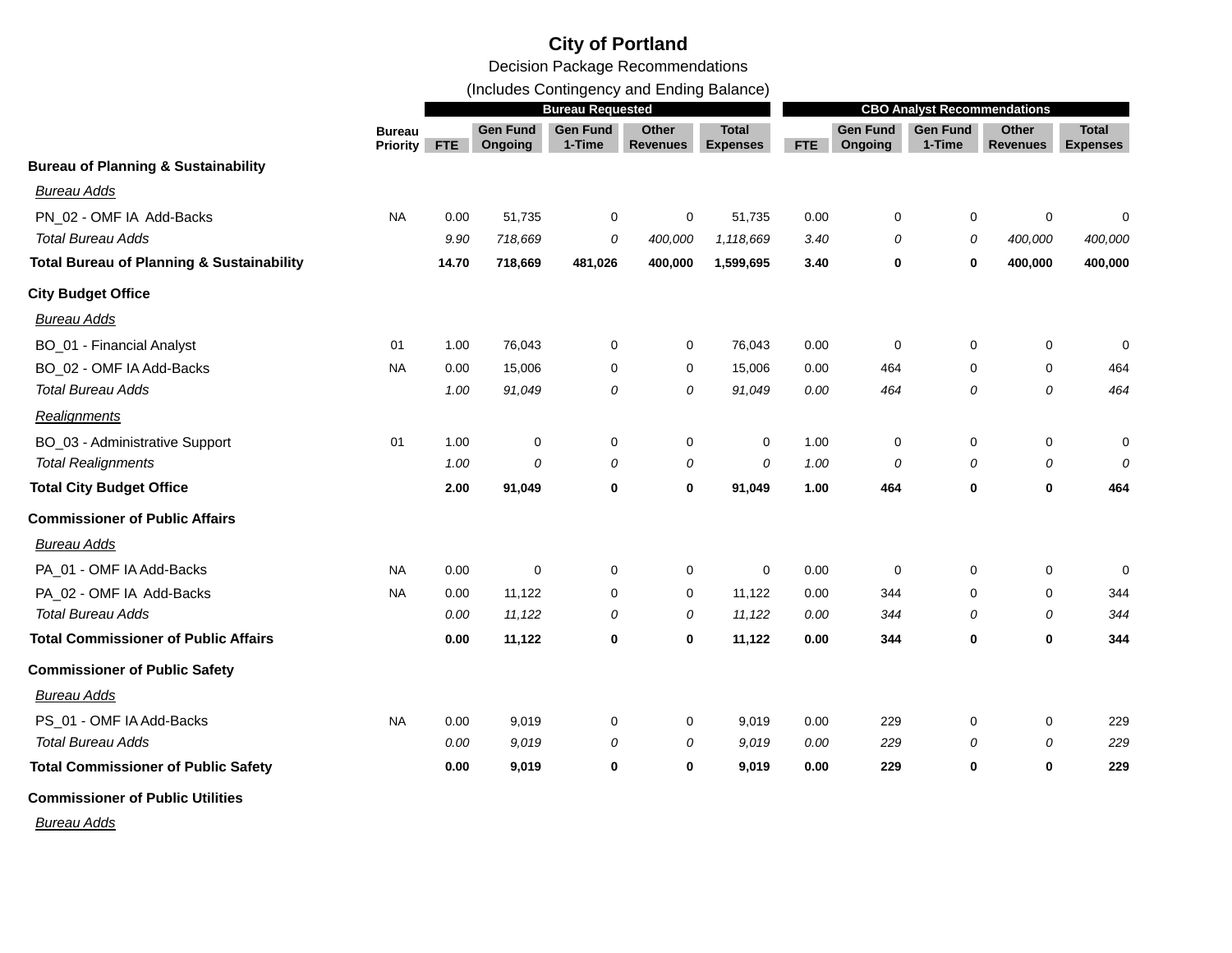(Includes Contingency and Ending Balance)

|                                                  | <b>Bureau Requested</b>          |            |                            |                           |                          |                                 | <b>CBO Analyst Recommendations</b> |                            |                           |                          |                                 |
|--------------------------------------------------|----------------------------------|------------|----------------------------|---------------------------|--------------------------|---------------------------------|------------------------------------|----------------------------|---------------------------|--------------------------|---------------------------------|
|                                                  | <b>Bureau</b><br><b>Priority</b> | <b>FTE</b> | <b>Gen Fund</b><br>Ongoing | <b>Gen Fund</b><br>1-Time | Other<br><b>Revenues</b> | <b>Total</b><br><b>Expenses</b> | FTE                                | <b>Gen Fund</b><br>Ongoing | <b>Gen Fund</b><br>1-Time | Other<br><b>Revenues</b> | <b>Total</b><br><b>Expenses</b> |
| <b>Commissioner of Public Utilities</b>          |                                  |            |                            |                           |                          |                                 |                                    |                            |                           |                          |                                 |
| <b>Bureau Adds</b>                               |                                  |            |                            |                           |                          |                                 |                                    |                            |                           |                          |                                 |
| PU_01 - OMF IA Add-Backs                         | <b>NA</b>                        | 0.00       | 10,609                     | 0                         | 0                        | 10,609                          | 0.00                               | 269                        | 0                         | 0                        | 269                             |
| <b>Total Bureau Adds</b>                         |                                  | 0.00       | 10,609                     | 0                         | 0                        | 10,609                          | 0.00                               | 269                        | 0                         | 0                        | 269                             |
| <b>Total Commissioner of Public Utilities</b>    |                                  | 0.00       | 10,609                     | $\bf{0}$                  | $\bf{0}$                 | 10,609                          | 0.00                               | 269                        | $\mathbf 0$               | $\bf{0}$                 | 269                             |
| <b>Commissioner of Public Works</b>              |                                  |            |                            |                           |                          |                                 |                                    |                            |                           |                          |                                 |
| Bureau Adds                                      |                                  |            |                            |                           |                          |                                 |                                    |                            |                           |                          |                                 |
| PW_01 - OMF IA Add-Backs                         | <b>NA</b>                        | 0.00       | 10,021                     | 0                         | $\mathbf 0$              | 10,021                          | 0.00                               | 271                        | $\mathbf 0$               | 0                        | 271                             |
| <b>Total Bureau Adds</b>                         |                                  | 0.00       | 10,021                     | 0                         | 0                        | 10,021                          | 0.00                               | 271                        | 0                         | 0                        | 271                             |
| <b>Total Commissioner of Public Works</b>        |                                  | 0.00       | 10,021                     | 0                         | $\bf{0}$                 | 10,021                          | 0.00                               | 271                        | 0                         | 0                        | 271                             |
| <b>Office of Equity &amp; Human Rights</b>       |                                  |            |                            |                           |                          |                                 |                                    |                            |                           |                          |                                 |
| <b>Bureau Adds</b>                               |                                  |            |                            |                           |                          |                                 |                                    |                            |                           |                          |                                 |
| OE_02 - Citywide Equity Training & Education     | 01                               | 0.00       | 54,268                     | 0                         | 0                        | 54,268                          | 0.00                               | 0                          | 0                         | 0                        | 0                               |
| OE_03 - Strategic Planning and Consulting        | 02                               | 0.00       | 30,000                     | 0                         | $\mathbf 0$              | 30,000                          | 0.00                               | 0                          | $\mathbf 0$               | 0                        | 0                               |
| OE_01 - OMF IA Add-Backs                         | NA                               | 0.00       | 2,649                      | $\mathbf 0$               | $\mathbf 0$              | 2,649                           | 0.00                               | $\mathbf 0$                | $\Omega$                  | $\mathbf 0$              | $\mathbf 0$                     |
| <b>Total Bureau Adds</b>                         |                                  | 0.00       | 86,917                     | 0                         | 0                        | 86,917                          | 0.00                               | 0                          | 0                         | 0                        | 0                               |
| <b>Total Office of Equity &amp; Human Rights</b> |                                  | 0.00       | 86,917                     | 0                         | 0                        | 86,917                          | 0.00                               | 0                          | 0                         | 0                        | 0                               |
| <b>Office of Government Relations</b>            |                                  |            |                            |                           |                          |                                 |                                    |                            |                           |                          |                                 |
| <b>Unfunded Ongoing</b>                          |                                  |            |                            |                           |                          |                                 |                                    |                            |                           |                          |                                 |
| GR_01 - Federal Assistant                        | 01                               | 1.00       | 0                          | 106,770                   | 0                        | 106,770                         | 0.00                               | 0                          | 0                         | $\pmb{0}$                | 0                               |
| <b>Total Unfunded Ongoing</b>                    |                                  | 1.00       | 0                          | 106,770                   | 0                        | 106,770                         | 0.00                               | 0                          | 0                         | 0                        | 0                               |
| Bureau Adds                                      |                                  |            |                            |                           |                          |                                 |                                    |                            |                           |                          |                                 |
| GR_02 - 10% GR Add Back                          | 01                               | 0.00       | 41,150                     | 0                         | $\mathbf 0$              | 41,150                          | 0.00                               | $\mathbf 0$                | $\mathbf 0$               | $\mathbf 0$              | $\mathbf 0$                     |
| GR_03 - OMF IA Add-Backs                         | NA.                              | 0.00       | 11,707                     | $\mathbf 0$               | $\pmb{0}$                | 11,707                          | 0.00                               | 304                        | $\Omega$                  | $\mathbf 0$              | 304                             |
| <b>Total Bureau Adds</b>                         |                                  | 0.00       | 52,857                     | 0                         | 0                        | 52,857                          | 0.00                               | 304                        | 0                         | 0                        | 304                             |
| <b>Total Office of Government Relations</b>      |                                  | 1.00       | 52,857                     | 106,770                   | 0                        | 159,627                         | 0.00                               | 304                        | 0                         | 0                        | 304                             |
| <b>Office of Management &amp; Finance</b>        |                                  |            |                            |                           |                          |                                 |                                    |                            |                           |                          |                                 |
| <b>Bureau Adds</b>                               |                                  |            |                            |                           |                          |                                 |                                    |                            |                           |                          |                                 |
| MF_56 - Revenue Bureau - Restore Tax Collectors  | 01                               | 1.50       | 122,730                    | $\mathbf 0$               | $\mathbf 0$              | 122,730                         | 1.50                               | 0                          | $\mathbf 0$               | $\mathbf 0$              | 0                               |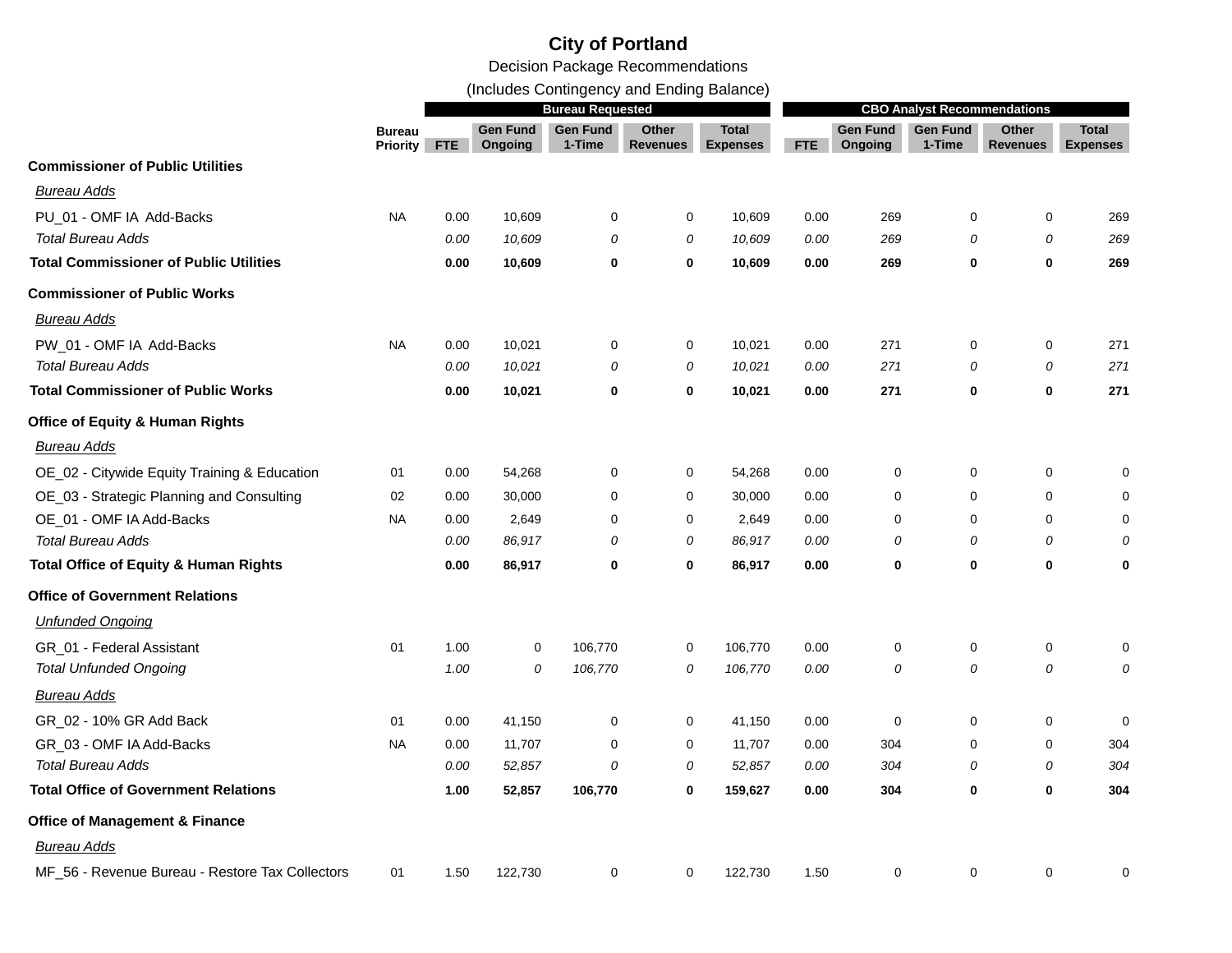Decision Package Recommendations

(Includes Contingency and Ending Balance)

|                                                        | <b>Bureau Requested</b>          |            |                            |                           |                          | <b>CBO Analyst Recommendations</b> |      |                            |                           |                   |                                 |
|--------------------------------------------------------|----------------------------------|------------|----------------------------|---------------------------|--------------------------|------------------------------------|------|----------------------------|---------------------------|-------------------|---------------------------------|
|                                                        | <b>Bureau</b><br><b>Priority</b> | <b>FTE</b> | <b>Gen Fund</b><br>Ongoing | <b>Gen Fund</b><br>1-Time | Other<br><b>Revenues</b> | <b>Total</b><br><b>Expenses</b>    | FTE  | <b>Gen Fund</b><br>Ongoing | <b>Gen Fund</b><br>1-Time | Other<br>Revenues | <b>Total</b><br><b>Expenses</b> |
| <b>Office of Management &amp; Finance</b>              |                                  |            |                            |                           |                          |                                    |      |                            |                           |                   |                                 |
| <b>Bureau Adds</b>                                     |                                  |            |                            |                           |                          |                                    |      |                            |                           |                   |                                 |
| MF 28 - EBS Implementation of Labor Contracts in SA    | 02                               | 0.00       | 0                          | $\mathbf 0$               | 300,000                  | 300,000                            | 0.00 | $\Omega$                   | 0                         | 0                 |                                 |
| MF_14 - 24 X 7 Standby Support                         | 03                               | 0.00       | 0                          | 0                         | 287,193                  | 287,193                            | 0.00 | $\Omega$                   | 0                         | 0                 |                                 |
| MF_01 - ISTA IV - Storage Area Network Support         | 04                               | 1.00       | 0                          | 0                         | 127,246                  | 127,246                            | 0.00 | 0                          | 0                         | $\mathbf 0$       |                                 |
| MF_54 - Revenue - Restore Customer Service Position    | 05                               | 1.00       | 66,000                     | 0                         | 0                        | 66,000                             | 1.00 | 0                          | 0                         | 0                 |                                 |
| MF_19 - BHR-Filled Senior Human Resouces Analyst       | 06                               | 1.00       | 115,506                    | $\mathbf 0$               | 0                        | 115,506                            | 0.00 | 0                          | 0                         | $\mathbf 0$       |                                 |
| MF_29 - EBS Impl. & Maint. of Time Capture Proj        | 07                               | 0.00       | 0                          | $\mathbf 0$               | 445,062                  | 445,062                            | 0.00 | 0                          | $\mathbf 0$               | $\mathbf 0$       | $\Omega$                        |
| MF_20 - BHR-Filled OSS II Position                     | 08                               | 1.00       | 73,548                     | $\mathbf 0$               | $\mathbf 0$              | 73,548                             | 0.00 | 0                          | $\mathbf 0$               | $\mathbf 0$       | $\Omega$                        |
| MF_24 - CityFleet - New Mechanic for Outside Agency    | 09                               | 1.00       | 0                          | 0                         | 91,000                   | 91,000                             | 1.00 | 0                          | 0                         | 91,000            | 91,000                          |
| MF_02 - ISTA V - Support Systems & Asset Mngmnt A      | 10                               | 1.00       | 0                          | $\mathbf 0$               | 102,726                  | 102,726                            | 0.00 | 0                          | 0                         | 0                 |                                 |
| MF_03 - ISTA IV - Project Management                   | 11                               | 1.00       | 0                          | $\Omega$                  | 128,682                  | 128,682                            | 0.00 | $\Omega$                   | $\Omega$                  | 0                 | $\Omega$                        |
| MF_59 - Accounting - Accounting Policy Manager         | 12                               | 1.00       | 126,807                    | 0                         | 0                        | 126,807                            | 0.00 | 0                          | 0                         | 0                 |                                 |
| MF_33 - BHR-External Materials and Services            | 13                               | 0.00       | 39,374                     | 0                         | 0                        | 39,374                             | 0.00 | 0                          | 0                         | 0                 |                                 |
| MF_06 - PISA Planning and Development Architect        | 14                               | 1.00       | 0                          | $\mathbf 0$               | 118,986                  | 118,986                            | 0.00 | 0                          | 0                         | $\mathbf 0$       |                                 |
| MF_51 - Facilities - Project Manger position           | 15                               | 0.58       | 0                          | $\mathbf 0$               | $\mathbf 0$              | 0                                  | 0.58 | 0                          | 0                         | $\mathbf 0$       | $\Omega$                        |
| MF_25 - Risk - Restore Tort Liability Senior Adjuster  | 16                               | 1.00       | 0                          | 0                         | 114,243                  | 114,243                            | 1.00 | 0                          | 0                         | 114,243           | 114,243                         |
| MF_04 - Information Systems Supervisor - Police IT     | 17                               | 1.00       | 0                          | 0                         | 154,278                  | 154,278                            | 0.00 | 0                          | 0                         | 0                 | $\Omega$                        |
| MF_26 - Risk - Restore Loss Prevention Services        | 18                               | 1.00       | 0                          | $\mathbf 0$               | 98,057                   | 98,057                             | 1.00 | 0                          | 0                         | 98,057            | 98,057                          |
| MF_30 - EBS SAP Business Analyst                       | 19                               | 1.00       | 0                          | 0                         | 107,938                  | 107,938                            | 0.00 | 0                          | 0                         | 0                 | $\Omega$                        |
| MF_07 - AA II - BTS Billing System Support             | 20                               | 1.00       | 0                          | $\mathbf 0$               | 128,682                  | 128,682                            | 0.00 | 0                          | 0                         | 0                 | ∩                               |
| MF_68 - Facilities - Restore Mayors Security Services  | 21                               | 0.00       | 7,422                      | $\mathbf 0$               | 0                        | 7,422                              | 0.00 | 0                          | 0                         | $\mathbf 0$       |                                 |
| MF_18 - Bus Ops-Financial & Accounting Services        | 22                               | 0.00       | 94,630                     | 0                         | 0                        | 94,630                             | 0.00 | 0                          | 0                         | 0                 |                                 |
| MF 08 - Gartner Services                               | 23                               | 0.00       | 0                          | $\mathbf 0$               | 40,000                   | 40,000                             | 0.00 | 0                          | $\Omega$                  | $\Omega$          |                                 |
| MF_05 - ISTA VI - Information Security Analyst         | 24                               | 1.00       | $\mathbf 0$                | $\mathbf 0$               | 120,976                  | 120,976                            | 0.00 | 0                          | 0                         | $\mathbf 0$       |                                 |
| MF_69 - Facilities - Restore City Hall Major Maintenan | 25                               | 0.00       | 22,415                     | $\mathbf 0$               | 0                        | 22,415                             | 0.00 | 0                          | $\Omega$                  | $\mathbf 0$       |                                 |
| MF_63 - Grants Management - Financial Analyst          | 26                               | 1.00       | 43,039                     | 0                         | 0                        | 43,039                             | 0.00 | 0                          | 0                         | 0                 |                                 |
| MF_21 - BHR-Vacant Senior Human Resources Analy:       | 27                               | 1.00       | 96,162                     | 0                         | 0                        | 96,162                             | 0.00 | $\Omega$                   | 0                         | 0                 |                                 |
| MF_09 - Information Systems Supervisor-Mainframe S     | 28                               | 1.00       | 0                          | 0                         | 142,212                  | 142,212                            | 0.00 | $\Omega$                   | 0                         | $\mathbf 0$       |                                 |
| MF_62 - Debt - Debt Professional Services              | 29                               | 0.00       | 0                          | $\mathbf 0$               | 76,353                   | 76,353                             | 0.00 | 0                          | $\Omega$                  | $\Omega$          | 0                               |
| MF_27 - Risk - Senior Admin. Specialist                | 30                               | 1.00       | $\mathbf 0$                | $\Omega$                  | 81,650                   | 81,650                             | 0.00 | $\Omega$                   | $\Omega$                  | $\Omega$          | $\Omega$                        |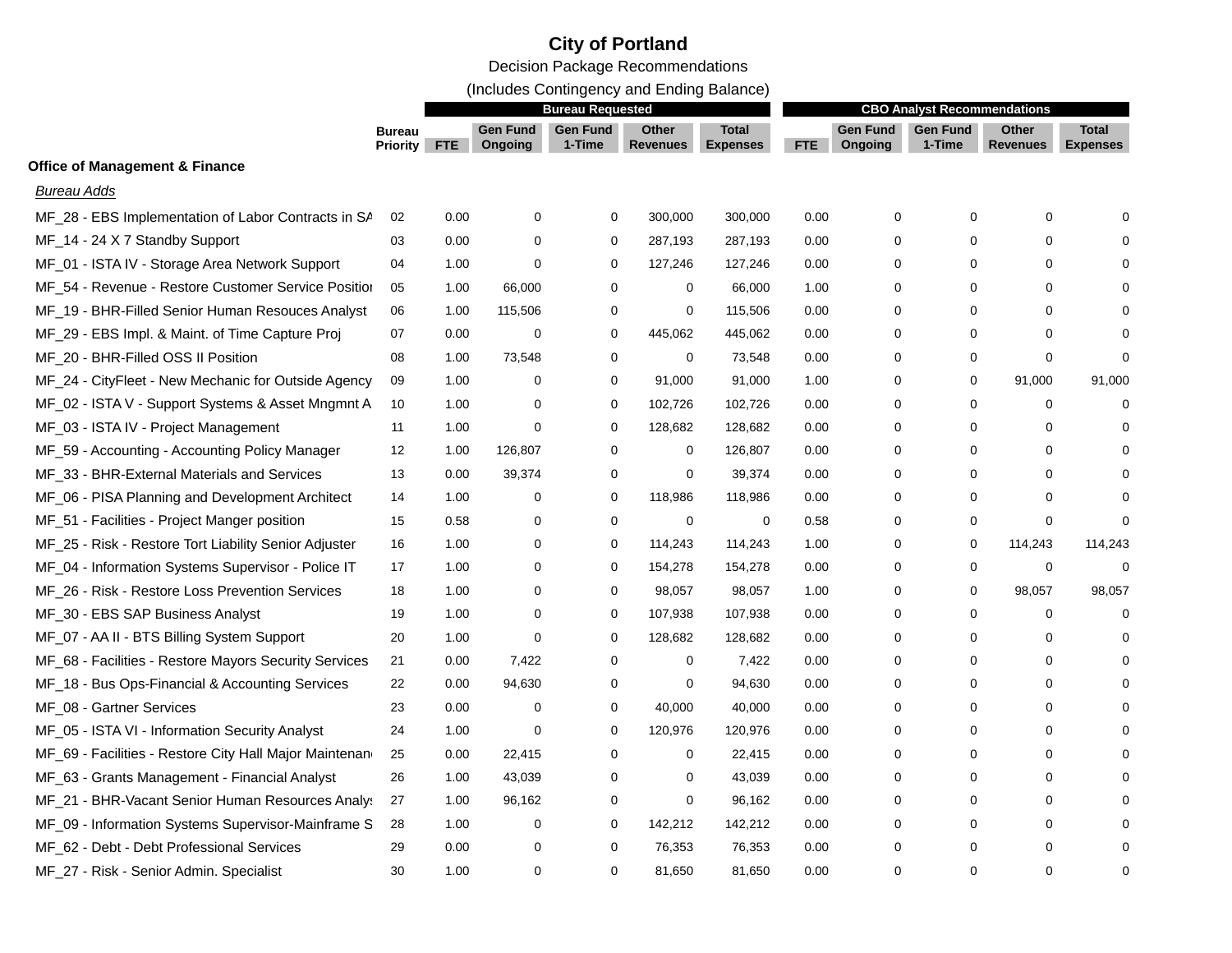(Includes Contingency and Ending Balance)

|                                                       |                                  |            |                            | <b>Bureau Requested</b>   |                          |                                 |      |                            | <b>CBO Analyst Recommendations</b> |                                 |                                 |
|-------------------------------------------------------|----------------------------------|------------|----------------------------|---------------------------|--------------------------|---------------------------------|------|----------------------------|------------------------------------|---------------------------------|---------------------------------|
|                                                       | <b>Bureau</b><br><b>Priority</b> | <b>FTE</b> | <b>Gen Fund</b><br>Ongoing | <b>Gen Fund</b><br>1-Time | Other<br><b>Revenues</b> | <b>Total</b><br><b>Expenses</b> | FTE  | <b>Gen Fund</b><br>Ongoing | <b>Gen Fund</b><br>1-Time          | <b>Other</b><br><b>Revenues</b> | <b>Total</b><br><b>Expenses</b> |
| <b>Office of Management &amp; Finance</b>             |                                  |            |                            |                           |                          |                                 |      |                            |                                    |                                 |                                 |
| <b>Bureau Adds</b>                                    |                                  |            |                            |                           |                          |                                 |      |                            |                                    |                                 |                                 |
| MF_42 - Facilities - Restore Custodial Services       | 31                               | 0.00       | 0                          | $\mathbf 0$               | 255,000                  | 255,000                         | 0.00 | $\Omega$                   | $\Omega$                           | 0                               |                                 |
| MF_36 - Procurement - Prime Contractor Developmen     | 32                               | 0.00       | 148,500                    | 0                         | 0                        | 148,500                         | 0.00 | $\Omega$                   | $\Omega$                           | 0                               |                                 |
| MF_48 - Facilities - Restore Building Security        | 33                               | 0.00       | 0                          | 0                         | 130,000                  | 130,000                         | 0.00 | 0                          | 0                                  | $\mathbf 0$                     |                                 |
| MF_57 - Revenue - Add Back Enforcement Funding        | 34                               | 0.00       | 25,000                     | 0                         | 0                        | 25,000                          | 0.00 | 0                          | 0                                  | 0                               |                                 |
| MF_39 - Procurement - Restore Assistant Procuremen    | 35                               | 1.00       | 63,600                     | 0                         | 0                        | 63,600                          | 0.00 | 0                          | $\Omega$                           | $\mathbf 0$                     |                                 |
| MF_16 - PC/Laptop Replacement Schedule                | 36                               | 0.00       | 0                          | $\mathbf 0$               | 203,336                  | 203,336                         | 0.00 | 0                          | 0                                  | $\mathbf 0$                     |                                 |
| MF_32 - Risk - External M&S for Services to Bureaus   | 37                               | 0.00       | 0                          | $\mathbf 0$               | 47,050                   | 47,050                          | 0.00 | $\Omega$                   | $\Omega$                           | $\mathbf 0$                     |                                 |
| MF_60 - Accounting - Accounting Overtime              | 38                               | 0.00       | 28,472                     | 0                         | $\mathbf 0$              | 28,472                          | 0.00 | 0                          | 0                                  | $\mathbf 0$                     |                                 |
| MF_15 - Consulting: Enterprise Tech Planning & Road   | 39                               | 0.00       | $\mathbf 0$                | 0                         | 50,000                   | 50,000                          | 0.00 | $\Omega$                   | $\Omega$                           | $\mathbf 0$                     |                                 |
| MF_10 - IRNE Major Maintenance                        | 40                               | 0.00       | 0                          | 0                         | 332,078                  | 332,078                         | 0.00 | $\Omega$                   | $\Omega$                           | 0                               |                                 |
| MF_50 - Facilities - Restore LEED-EB Program Coordi   | 41                               | 1.00       | 0                          | $\mathbf 0$               | 123,122                  | 123,122                         | 0.00 | 0                          | $\Omega$                           | 0                               |                                 |
| MF_13 - Electronic Equipment Replacement Collectior   | 42                               | 0.00       | 0                          | 0                         | 607,226                  | 607,226                         | 0.00 | 0                          | 0                                  | 0                               |                                 |
| MF_45 - Facilities - Restore Maint Tools & Supplies   | 43                               | 0.00       | 0                          | $\mathbf 0$               | 50,000                   | 50,000                          | 0.00 | 0                          | 0                                  | 0                               |                                 |
| MF_53 - PSSRP - Admin Assistant Add Package           | 44                               | 1.00       | 76,437                     | 0                         | 0                        | 76,437                          | 0.00 | 0                          | 0                                  | 0                               |                                 |
| MF_37 - Procurement - Restore External M&S            | 45                               | 0.00       | 26,500                     | $\mathbf 0$               | 0                        | 26,500                          | 0.00 | 0                          | 0                                  | $\mathbf 0$                     |                                 |
| MF_11 - Production Systems Major Maintenance          | 46                               | 0.00       | $\mathbf 0$                | 0                         | 112,295                  | 112,295                         | 0.00 | 0                          | 0                                  | 0                               |                                 |
| MF_58 - Add Back Portland Community Media Contrad     | 47                               | 0.00       | 89,760                     | 0                         | 0                        | 89,760                          | 0.00 | 0                          | 0                                  | $\mathbf 0$                     |                                 |
| MF_61 - Treasury - Treasury Professional Services     | 48                               | 0.00       | $\mathbf 0$                | $\mathbf 0$               | 40,000                   | 40,000                          | 0.00 | 0                          | 0                                  | 40,000                          | 40,000                          |
| MF_70 - Facilities - Restore Westside Staging Funding | 49                               | 0.00       | 18,496                     | $\mathbf 0$               | 0                        | 18,496                          | 0.00 | 0                          | $\mathbf 0$                        | $\mathbf 0$                     | $\Omega$                        |
| MF_12 - 800 MHz Major Maintenance                     | 50                               | 0.00       | 0                          | 0                         | 482,084                  | 482,084                         | 0.00 | 0                          | 0                                  | 0                               |                                 |
| MF_43 - Facilities - Restore Window Cleaning          | 51                               | 0.00       | 0                          | $\mathbf 0$               | 11,000                   | 11,000                          | 0.00 | 0                          | $\Omega$                           | 0                               |                                 |
| MF_17 - Cellular Service Usage                        | 52                               | 0.00       | 0                          | 0                         | 315,000                  | 315,000                         | 0.00 | 0                          | $\Omega$                           | 0                               |                                 |
| MF_23 - CityFleet - Bureaus Use Re-issued Vehicles&   | 53                               | 0.00       | 0                          | 0                         | 98,997                   | 98,997                          | 0.00 | $\Omega$                   | $\Omega$                           | 0                               |                                 |
| MF_44 - Facilities - Meeting Room Charges             | 54                               | 0.00       | 0                          | 0                         | 0                        | 0                               | 0.00 | 0                          | 0                                  | 0                               |                                 |
| MF_46 - Facilities - Restore CityKids Space           | 55                               | 0.00       | 0                          | 0                         | 190,000                  | 190,000                         | 0.00 | 0                          | 0                                  | 0                               |                                 |
| MF_52 - BIBS Admin & Facilities - Training/Travel     | 56                               | 0.00       | 0                          | 0                         | 0                        | 0                               | 0.00 | 0                          | 0                                  | 0                               |                                 |
| MF_47 - Facilities - Restore Utility Savings          | 57                               | 0.00       | 0                          | 0                         | 145,000                  | 145,000                         | 0.00 | $\Omega$                   | 0                                  | 0                               |                                 |
| MF_22 - CityFleet - Bureau Vehicle & Equipment Leas   | 58                               | 0.00       | 0                          | $\mathbf 0$               | 228,500                  | 228,500                         | 0.00 | $\Omega$                   | $\Omega$                           | 0                               |                                 |
| MF_35 - OMF IA Add-Backs                              | NА                               | 0.00       | 0                          | $\Omega$                  | $\Omega$                 | 0                               | 0.00 | 0                          | 0                                  | $\Omega$                        | $\Omega$                        |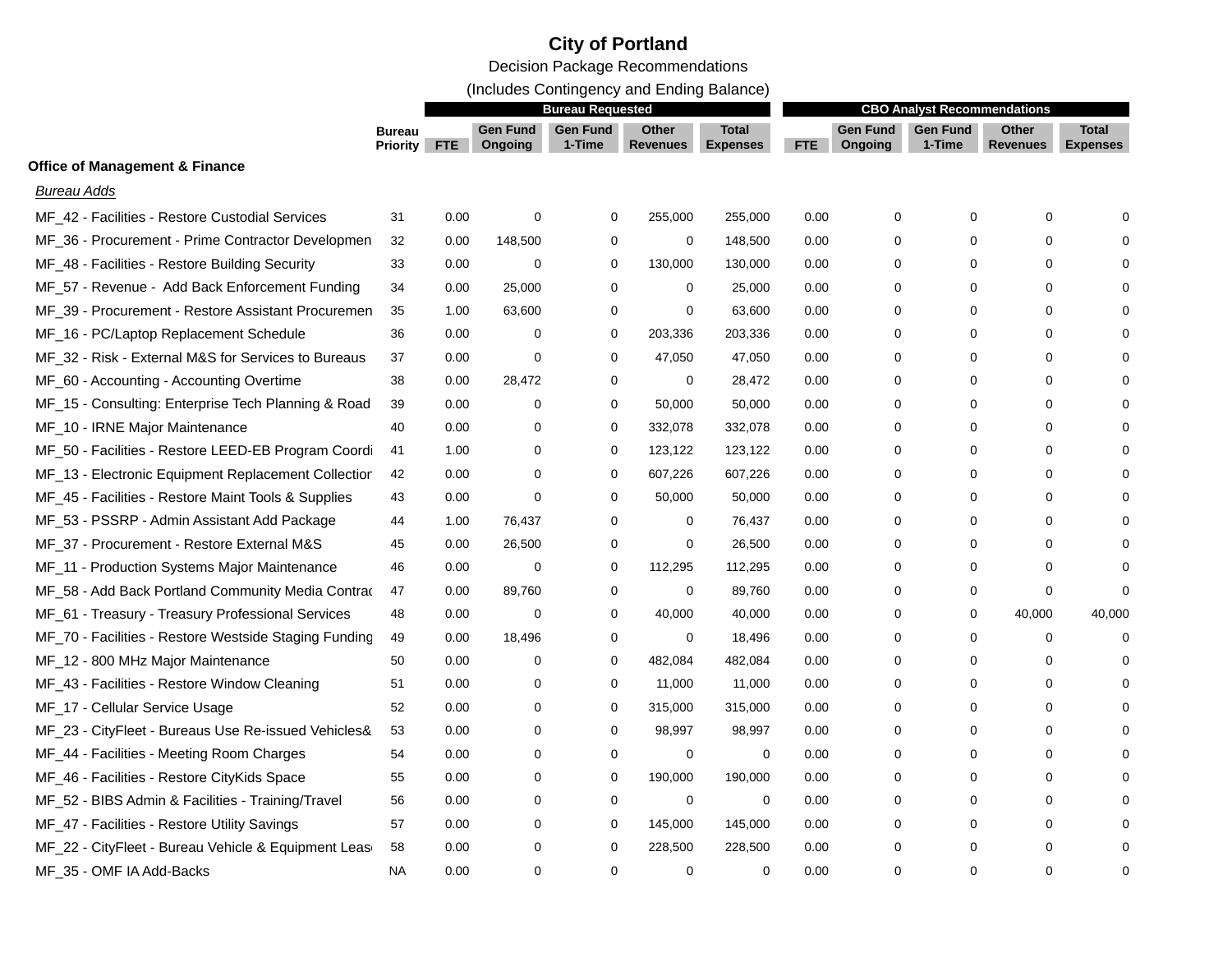(Includes Contingency and Ending Balance)

|                                                 |                                  | <b>Bureau Requested</b> |                            |                           |                          |                                 |        | <b>CBO Analyst Recommendations</b> |                           |                          |                          |  |
|-------------------------------------------------|----------------------------------|-------------------------|----------------------------|---------------------------|--------------------------|---------------------------------|--------|------------------------------------|---------------------------|--------------------------|--------------------------|--|
|                                                 | <b>Bureau</b><br><b>Priority</b> | <b>FTE</b>              | <b>Gen Fund</b><br>Ongoing | <b>Gen Fund</b><br>1-Time | Other<br><b>Revenues</b> | <b>Total</b><br><b>Expenses</b> | FTE    | <b>Gen Fund</b><br>Ongoing         | <b>Gen Fund</b><br>1-Time | Other<br><b>Revenues</b> | Total<br><b>Expenses</b> |  |
| <b>Office of Management &amp; Finance</b>       |                                  |                         |                            |                           |                          |                                 |        |                                    |                           |                          |                          |  |
| <b>Bureau Adds</b>                              |                                  |                         |                            |                           |                          |                                 |        |                                    |                           |                          |                          |  |
| MF_38 - OMF IA Add-Backs                        | <b>NA</b>                        | 0.00                    | $\mathbf 0$                | $\mathbf 0$               | $\mathbf 0$              | $\mathbf 0$                     | 0.00   | 0                                  | 0                         | $\mathbf 0$              | 0                        |  |
| MF_40 - OMF IA Add-Backs                        | NA                               | 0.00                    | 34,042                     | $\mathbf 0$               | 0                        | 34,042                          | 0.00   | 8,664                              | 0                         | 0                        | 8,664                    |  |
| MF_41 - OMF IA Add-Backs                        | NA                               | 0.00                    | 51,591                     | 0                         | 0                        | 51,591                          | 0.00   | 0                                  | 0                         | 0                        | 0                        |  |
| MF_55 - OMF IA Add-Backs                        | NA                               | 0.00                    | 9,906                      | $\mathbf 0$               | $\mathbf 0$              | 9,906                           | 0.00   | 0                                  | 0                         | 0                        | 0                        |  |
| MF_64 - OMF IA Add-Backs                        | NA                               | 0.00                    | 62,246                     | $\mathbf 0$               | 5,605                    | 67,851                          | 0.00   | 0                                  | 0                         | 0                        | $\Omega$                 |  |
| MF_71 - OMF IA Add-Backs                        | <b>NA</b>                        | 0.00                    | 117,691                    | 0                         | 0                        | 117,691                         | 0.00   | 0                                  | 0                         | $\mathbf 0$              | 0                        |  |
| <b>Total Bureau Adds</b>                        |                                  | 24.08                   | 1,559,874                  | 0                         | 6,091,577                | 7,651,451                       | 6.08   | 8,664                              | 0                         | 343,300                  | 351,964                  |  |
| <b>Total Office of Management &amp; Finance</b> |                                  | 24.08                   | 1,559,874                  | 0                         | 6,091,577                | 7,651,451                       | 6.08   | 8,664                              | 0                         | 343,300                  | 351,964                  |  |
| Office of Neighborhood Involvement              |                                  |                         |                            |                           |                          |                                 |        |                                    |                           |                          |                          |  |
| <b>Unfunded Ongoing</b>                         |                                  |                         |                            |                           |                          |                                 |        |                                    |                           |                          |                          |  |
| NI_06 - East Portland Action Plan               | 01                               | 1.00                    | $\mathbf 0$                | 279,692                   | 0                        | 279,692                         | 0.00   | $\mathbf 0$                        | 0                         | $\mathbf 0$              | 0                        |  |
| NI_07 - Neighborhood Small Grants               | 02                               | 0.00                    | $\mathbf 0$                | 93,855                    | 0                        | 93,855                          | 0.00   | 0                                  | $\mathbf 0$               | 0                        | $\Omega$                 |  |
| <b>Total Unfunded Ongoing</b>                   |                                  | 1.00                    | 0                          | 373,547                   | 0                        | 373,547                         | 0.00   | 0                                  | 0                         | 0                        | 0                        |  |
| <b>Bureau Adds</b>                              |                                  |                         |                            |                           |                          |                                 |        |                                    |                           |                          |                          |  |
| NI_01 - Restoration of 2.6% and 3.2 FTE         | 01                               | 1.50                    | 162,030                    | 0                         | 0                        | 162,030                         | 0.00   | 0                                  | 0                         | 0                        | 0                        |  |
| NI_02 - Restoration of 2.1% and 2.4 FTE         | 02                               | 1.00                    | 129,289                    | $\mathbf 0$               | 0                        | 129,289                         | 0.00   | 0                                  | 0                         | 0                        | 0                        |  |
| NI_03 - Restoration of 1.8% and 1.88 FTE        | 03                               | 0.50                    | 114,442                    | $\mathbf 0$               | $\mathbf 0$              | 114,442                         | 0.00   | $\Omega$                           | 0                         | $\mathbf 0$              | 0                        |  |
| NI_04 - Restore Graffiti Removal Funds          | 04                               | 0.00                    | 178,879                    | $\mathbf 0$               | $\mathbf 0$              | 178,879                         | 0.00   | $\mathbf 0$                        | 0                         | 0                        | 0                        |  |
| NI_05 - OMF IA Add-Backs                        | <b>NA</b>                        | 0.00                    | 36,288                     | $\mathbf 0$               | 0                        | 36,288                          | 0.00   | 1,122                              | 0                         | 0                        | 1,122                    |  |
| Total Bureau Adds                               |                                  | 3.00                    | 620,928                    | 0                         | 0                        | 620,928                         | 0.00   | 1,122                              | 0                         | 0                        | 1,122                    |  |
| Realignments                                    |                                  |                         |                            |                           |                          |                                 |        |                                    |                           |                          |                          |  |
| NI_08 - Graffiti-Realignment                    | 01                               | (0.50)                  | 0                          | $\mathbf 0$               | 0                        | 0                               | (0.50) | 0                                  | 0                         | 0                        | 0                        |  |
| <b>Total Realignments</b>                       |                                  | (0.50)                  | 0                          | 0                         | 0                        | 0                               | (0.50) | 0                                  | 0                         | 0                        | 0                        |  |
| <b>Total Office of Neighborhood Involvement</b> |                                  | 3.50                    | 620,928                    | 373,547                   | 0                        | 994,475                         | (0.50) | 1,122                              | 0                         | 0                        | 1,122                    |  |
| <b>Office of the City Attorney</b>              |                                  |                         |                            |                           |                          |                                 |        |                                    |                           |                          |                          |  |
| Bureau Adds                                     |                                  |                         |                            |                           |                          |                                 |        |                                    |                           |                          |                          |  |
| AT_02 - City Atty Add Back                      | 01                               | 0.00                    | 141,507                    | 0                         | 0                        | 141,507                         | 0.00   | 0                                  | 0                         | 0                        | 0                        |  |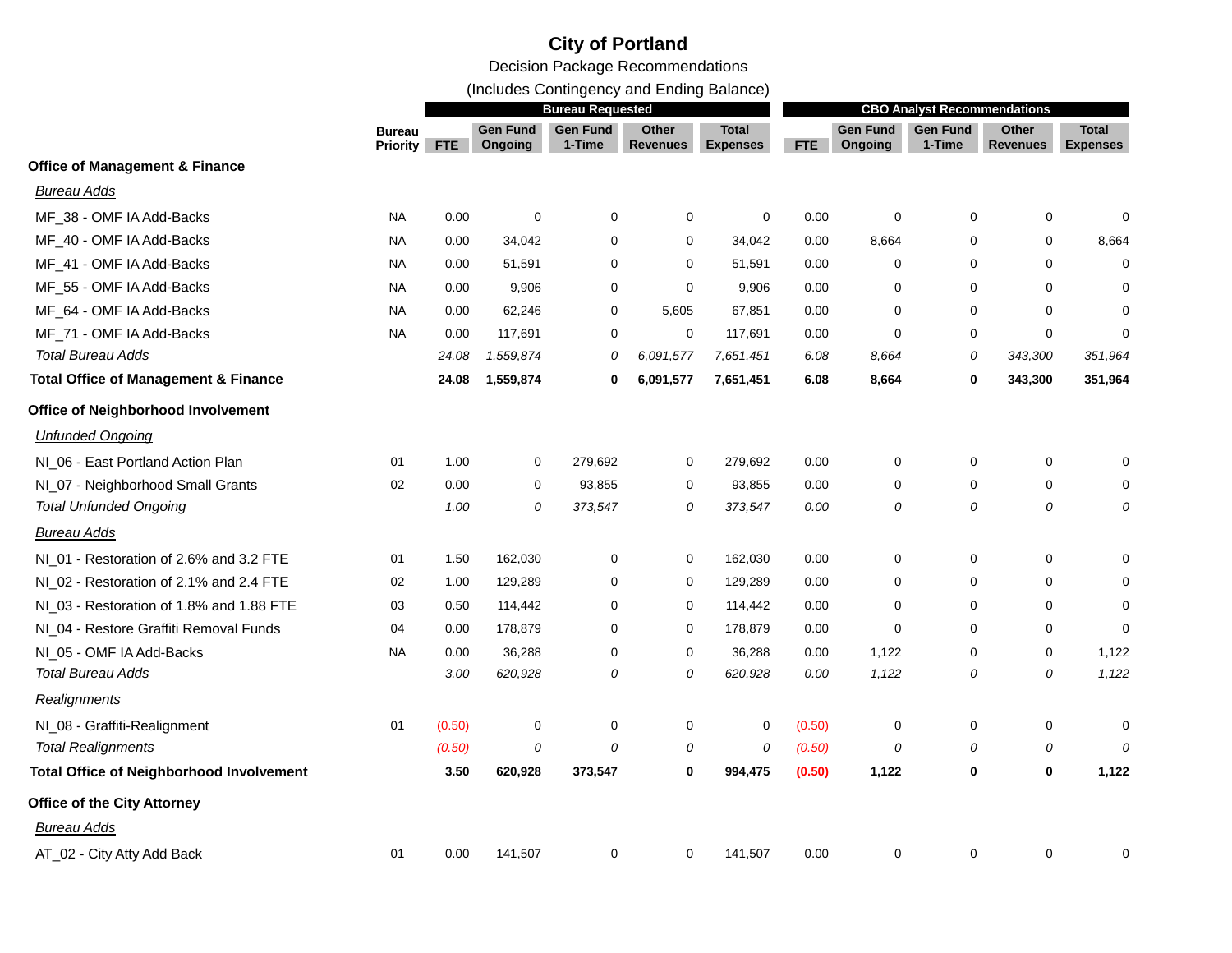Decision Package Recommendations

(Includes Contingency and Ending Balance)

|                                                      |                                  | <b>Bureau Requested</b> |                            |                           |                          |                                 |      | <b>CBO Analyst Recommendations</b> |                           |                          |                                 |  |
|------------------------------------------------------|----------------------------------|-------------------------|----------------------------|---------------------------|--------------------------|---------------------------------|------|------------------------------------|---------------------------|--------------------------|---------------------------------|--|
|                                                      | <b>Bureau</b><br><b>Priority</b> | <b>FTE</b>              | <b>Gen Fund</b><br>Ongoing | <b>Gen Fund</b><br>1-Time | Other<br><b>Revenues</b> | <b>Total</b><br><b>Expenses</b> | FTE  | <b>Gen Fund</b><br>Ongoing         | <b>Gen Fund</b><br>1-Time | Other<br><b>Revenues</b> | <b>Total</b><br><b>Expenses</b> |  |
| <b>Office of the City Attorney</b>                   |                                  |                         |                            |                           |                          |                                 |      |                                    |                           |                          |                                 |  |
| <b>Bureau Adds</b>                                   |                                  |                         |                            |                           |                          |                                 |      |                                    |                           |                          |                                 |  |
| AT_01 - OMF IA Add-Backs                             | <b>NA</b>                        | 0.00                    | 56,013                     | 0                         | 0                        | 56,013                          | 0.00 | 2,539                              | 0                         | 0                        | 2,539                           |  |
| <b>Total Bureau Adds</b>                             |                                  | 0.00                    | 197,520                    | 0                         | 0                        | 197,520                         | 0.00 | 2,539                              | 0                         | 0                        | 2,539                           |  |
| <b>Total Office of the City Attorney</b>             |                                  | 0.00                    | 197,520                    | 0                         | $\mathbf 0$              | 197,520                         | 0.00 | 2,539                              | 0                         | $\bf{0}$                 | 2,539                           |  |
| <b>Office of the City Auditor</b>                    |                                  |                         |                            |                           |                          |                                 |      |                                    |                           |                          |                                 |  |
| <b>Bureau Adds</b>                                   |                                  |                         |                            |                           |                          |                                 |      |                                    |                           |                          |                                 |  |
| AU_02 - Add-Back Council Clerk/Contracts Support St  | 01                               | 1.00                    | 70,512                     | 0                         | 0                        | 70,512                          | 0.00 | 0                                  | 0                         | 0                        | 0                               |  |
| AU_03 - Add .5 FTE Hearings Clerk                    | 02                               | 0.50                    | 35,058                     | 0                         | $\mathbf 0$              | 35,058                          | 0.50 | 0                                  | 0                         | 35,058                   | 35,058                          |  |
| AU_05 - Add-Back EM&S-Various Divisions              | 03                               | 0.00                    | 55,000                     | 0                         | $\mathbf 0$              | 55,000                          | 0.00 | $\mathbf 0$                        | $\Omega$                  | $\mathbf 0$              | $\mathbf 0$                     |  |
| AU_06 - Add-Back Audit Services EM&S                 | 04                               | 0.00                    | 50,000                     | 0                         | 0                        | 50,000                          | 0.00 | 0                                  | 0                         | 0                        | 0                               |  |
| AU_01 - OMF IA Add-Backs                             | <b>NA</b>                        | 0.00                    | 75,815                     | 0                         | 0                        | 75,815                          | 0.00 | 1,661                              | 0                         | 0                        | 1,661                           |  |
| AU_07 - IPR OSSII position for DOJ                   | <b>NA</b>                        | 0.00                    | 35,652                     | $\Omega$                  | $\mathbf 0$              | 35,652                          | 0.00 | $\mathbf 0$                        | $\Omega$                  | $\mathbf 0$              | $\mathbf 0$                     |  |
| <b>Total Bureau Adds</b>                             |                                  | 1.50                    | 322,037                    | 0                         | 0                        | 322,037                         | 0.50 | 1,661                              | 0                         | 35,058                   | 36,719                          |  |
| <b>Total Office of the City Auditor</b>              |                                  | 1.50                    | 322,037                    | 0                         | 0                        | 322,037                         | 0.50 | 1,661                              | 0                         | 35,058                   | 36,719                          |  |
| <b>Office of the Mayor</b>                           |                                  |                         |                            |                           |                          |                                 |      |                                    |                           |                          |                                 |  |
| Reductions                                           |                                  |                         |                            |                           |                          |                                 |      |                                    |                           |                          |                                 |  |
| MY_02 - GF Reduction                                 | 01                               | 0.00                    | (152, 170)                 | 0                         | 0                        | (152, 170)                      | 0.00 | (152, 170)                         | 0                         | 0                        | (152, 170)                      |  |
| <b>Total Reductions</b>                              |                                  | 0.00                    | (152, 170)                 | 0                         | 0                        | (152, 170)                      | 0.00 | (152, 170)                         | 0                         | 0                        | (152, 170)                      |  |
| <b>Bureau Adds</b>                                   |                                  |                         |                            |                           |                          |                                 |      |                                    |                           |                          |                                 |  |
| MY_01 - OMF IA Add-Backs                             | <b>NA</b>                        | 0.00                    | 26,324                     | 0                         | 0                        | 26,324                          | 0.00 | 806                                | 0                         | 0                        | 806                             |  |
| <b>Total Bureau Adds</b>                             |                                  | 0.00                    | 26,324                     | 0                         | 0                        | 26,324                          | 0.00 | 806                                | 0                         | 0                        | 806                             |  |
| <b>Total Office of the Mayor</b>                     |                                  | 0.00                    | (125, 846)                 | 0                         | 0                        | (125, 846)                      | 0.00 | (151, 364)                         | 0                         | 0                        | (151, 364)                      |  |
| <b>Portland Bureau of Emergency Management</b>       |                                  |                         |                            |                           |                          |                                 |      |                                    |                           |                          |                                 |  |
| <b>Bureau Adds</b>                                   |                                  |                         |                            |                           |                          |                                 |      |                                    |                           |                          |                                 |  |
| EM_01 - OMF IA Add-Backs                             | <b>NA</b>                        | 0.00                    | 37,587                     | 0                         | 0                        | 37,587                          | 0.00 | 624                                | 0                         | 0                        | 624                             |  |
| <b>Total Bureau Adds</b>                             |                                  | 0.00                    | 37,587                     | 0                         | 0                        | 37,587                          | 0.00 | 624                                | 0                         | 0                        | 624                             |  |
| <b>Total Portland Bureau of Emergency Management</b> |                                  | 0.00                    | 37,587                     | $\mathbf 0$               | $\bf{0}$                 | 37,587                          | 0.00 | 624                                | $\bf{0}$                  | 0                        | 624                             |  |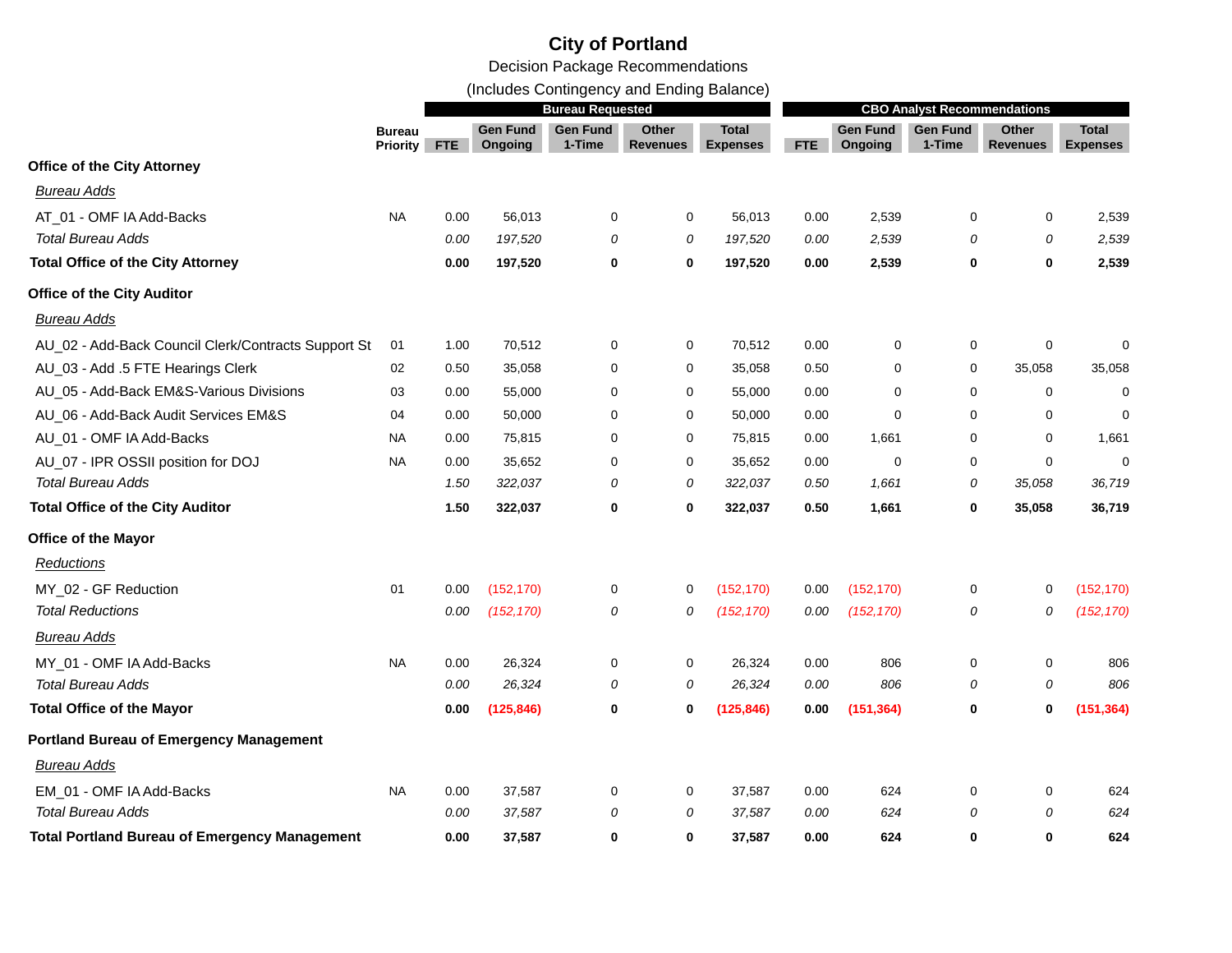Decision Package Recommendations

(Includes Contingency and Ending Balance)

|                                                        |                                  | <b>Bureau Requested</b> |                            |                           |                          |                                 | <b>CBO Analyst Recommendations</b> |                            |                           |                                 |                                 |
|--------------------------------------------------------|----------------------------------|-------------------------|----------------------------|---------------------------|--------------------------|---------------------------------|------------------------------------|----------------------------|---------------------------|---------------------------------|---------------------------------|
|                                                        | <b>Bureau</b><br><b>Priority</b> | <b>FTE</b>              | <b>Gen Fund</b><br>Ongoing | <b>Gen Fund</b><br>1-Time | Other<br><b>Revenues</b> | <b>Total</b><br><b>Expenses</b> | FTE.                               | <b>Gen Fund</b><br>Ongoing | <b>Gen Fund</b><br>1-Time | <b>Other</b><br><b>Revenues</b> | <b>Total</b><br><b>Expenses</b> |
| <b>Portland Bureau of Transportation</b>               |                                  |                         |                            |                           |                          |                                 |                                    |                            |                           |                                 |                                 |
| Reductions                                             |                                  |                         |                            |                           |                          |                                 |                                    |                            |                           |                                 |                                 |
| TR_01 - Transportation Partnership Reduction           | 01                               | 0.00                    | 0                          | 0                         | (125, 400)               | (125, 400)                      | 0.00                               | 0                          | 0                         | (125, 400)                      | (125, 400)                      |
| TR_02 - Business and Support Services Reduction        | 02                               | 0.00                    | 0                          | 0                         | (305,000)                | (305,000)                       | 0.00                               | 0                          | 0                         | (305,000)                       | (305,000)                       |
| TR_03 - Parking Operations Reduction                   | 03                               | 0.00                    | 0                          | 0                         | (85,000)                 | (85,000)                        | 0.00                               | 0                          | 0                         | (85,000)                        | (85,000)                        |
| TR_04 - Parking Enforcement Reduction                  | 04                               | 0.00                    | $\mathbf 0$                | 0                         | (32,000)                 | (32,000)                        | 0.00                               | 0                          | 0                         | (32,000)                        | (32,000)                        |
| TR_05 - CIP Neighborhd Safety/Livable Streets Reduc    | 05                               | (1.00)                  | $\mathbf 0$                | 0                         | ,000,000)                | (1,000,000)                     | (1.00)                             | 0                          | 0                         | (1,000,000)                     | (1,000,000)                     |
| TR_06 - Transportation Planning Reduction              | 06                               | 0.00                    | 0                          | $\Omega$                  | (45,000)                 | (45,000)                        | 0.00                               | 0                          | 0                         | (45,000)                        | (45,000)                        |
| TR_07 - Active Transportation Reduction                | 07                               | (2.00)                  | 0                          | $\Omega$                  | (551, 275)               | (551, 275)                      | (2.00)                             | 0                          | 0                         | (551, 275)                      | (551, 275)                      |
| TR_08 - Sidewalks Reduction                            | 08                               | (4.00)                  | 0                          | 0                         | (313, 614)               | (313, 614)                      | (4.00)                             | 0                          | 0                         | (313, 614)                      | (313, 614)                      |
| TR_09 - CIP Maintenance Reduction                      | 09                               | (4.00)                  | 0                          | 0                         | (950,000)                | (950,000)                       | (4.00)                             | 0                          | 0                         | (950,000)                       | (950,000)                       |
| TR_10 - Traffic Operations Reduction                   | 10                               | (2.00)                  | 0                          | 0                         | (170, 325)               | (170, 325)                      | (2.00)                             | 0                          | 0                         | (170, 325)                      | (170, 325)                      |
| TR_11 - Street Systems Management Reduction            | 11                               | 0.00                    | 0                          | 0                         | (100,000)                | (100,000)                       | 0.00                               | 0                          | 0                         | (100,000)                       | (100,000)                       |
| TR_12 - Project Management Reduction                   | 12                               | (1.00)                  | 0                          | 0                         | (173,000)                | (173,000)                       | (1.00)                             | 0                          | 0                         | (173,000)                       | (173,000)                       |
| TR_13 - Structural Maintenance Reduction               | 13                               | (1.00)                  | 0                          | 0                         | (82,000)                 | (82,000)                        | (1.00)                             | 0                          | 0                         | (82,000)                        | (82,000)                        |
| TR_14 - Street Rating and Signals Reduction            | 14                               | (2.00)                  | 0                          | 0                         | (900,000)                | (900,000)                       | (2.00)                             | 0                          | 0                         | (900,000)                       | (900,000)                       |
| TR_15 - Street Preservation Reduction                  | 15                               | (2.00)                  | $\mathbf 0$                | $\Omega$                  | (168,000)                | (168,000)                       | (2.00)                             | $\mathbf 0$                | 0                         | (168,000)                       | (168,000)                       |
| <b>Total Reductions</b>                                |                                  | (19.00)                 | 0                          | 0                         | (5,000,614)              | (5,000,614)                     | (19.00)                            | 0                          | 0                         | (5,000,614)                     | (5,000,614)                     |
| <b>Unfunded Ongoing</b>                                |                                  |                         |                            |                           |                          |                                 |                                    |                            |                           |                                 |                                 |
| TR_17 - Sunday Parkways Add                            | 02                               | 0.00                    | 0                          | 120,000                   | $\mathbf 0$              | 120,000                         | 0.00                               | 0                          | 0                         | 0                               | 0                               |
| <b>Total Unfunded Ongoing</b>                          |                                  | 0.00                    | 0                          | 120,000                   | 0                        | 120,000                         | 0.00                               | 0                          | 0                         | 0                               | 0                               |
| <b>Bureau Adds</b>                                     |                                  |                         |                            |                           |                          |                                 |                                    |                            |                           |                                 |                                 |
| TR_16 - Street Preservation, Signals & Streetlights Ad | 01                               | 0.00                    | 784,637                    | 0                         | $\mathbf 0$              | 784,637                         | 0.00                               | 0                          | 0                         | 0                               | $\Omega$                        |
| TR_18 - OMF IA Add-Backs                               | 03                               | 0.00                    | $\mathbf 0$                | 0                         | $\mathbf 0$              | 0                               | 0.00                               | $\mathbf 0$                | 0                         | 0                               | $\Omega$                        |
| TR_19 - BES Interagency Add-back - Sewer Cleaning      | 04                               | 1.00                    | 0                          | 0                         | 175,000                  | 175,000                         | 1.00                               | 0                          | 0                         | 175,000                         | 175,000                         |
| TR_20 - BES Interagency Add Back - Street Cleaning     | 05                               | 4.00                    | $\mathbf 0$                | $\mathbf 0$               | 1,100,000                | 1,100,000                       | 4.00                               | 0                          | $\Omega$                  | 1,100,000                       | 1,100,000                       |
| <b>Total Bureau Adds</b>                               |                                  | 5.00                    | 784,637                    | 0                         | 1,275,000                | 2,059,637                       | 5.00                               | 0                          | 0                         | 1,275,000                       | 1,275,000                       |
| <b>Total Portland Bureau of Transportation</b>         |                                  | (14.00)                 | 784,637                    | 120,000                   | (3,725,614)              | (2,820,977)                     | (14.00)                            | 0                          | $\mathbf 0$               | (3,725,614)                     | (3,725,614)                     |

**Portland Development Commission**

*Bureau Adds*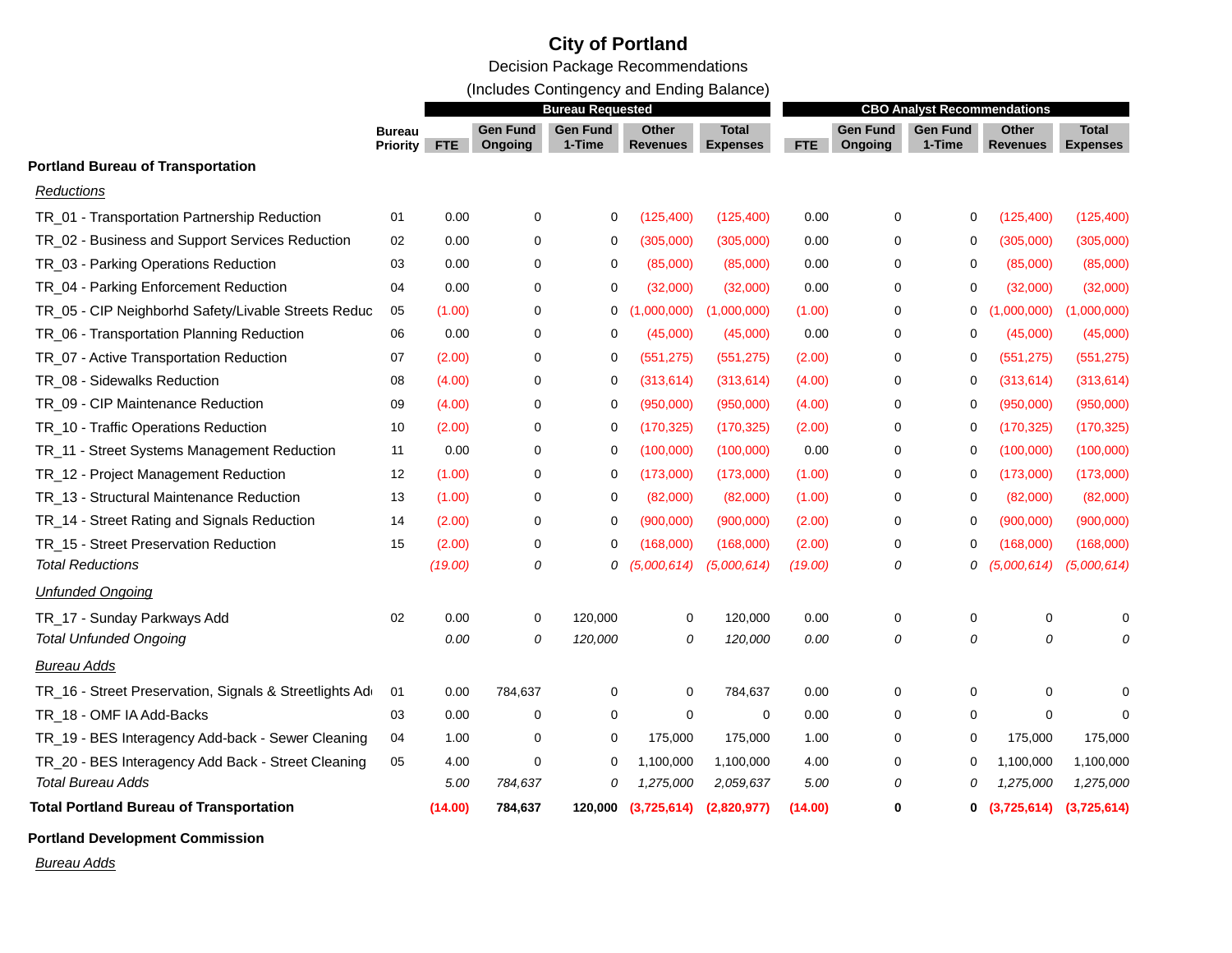(Includes Contingency and Ending Balance)

|                                                      |                           |            |                            | <b>Bureau Requested</b>   |                          |                                 |       |                            | <b>CBO Analyst Recommendations</b> |                          |                                 |
|------------------------------------------------------|---------------------------|------------|----------------------------|---------------------------|--------------------------|---------------------------------|-------|----------------------------|------------------------------------|--------------------------|---------------------------------|
|                                                      | <b>Bureau</b><br>Priority | <b>FTE</b> | <b>Gen Fund</b><br>Ongoing | <b>Gen Fund</b><br>1-Time | Other<br><b>Revenues</b> | <b>Total</b><br><b>Expenses</b> | FTE   | <b>Gen Fund</b><br>Ongoing | <b>Gen Fund</b><br>1-Time          | Other<br><b>Revenues</b> | <b>Total</b><br><b>Expenses</b> |
| <b>Portland Development Commission</b>               |                           |            |                            |                           |                          |                                 |       |                            |                                    |                          |                                 |
| <b>Bureau Adds</b>                                   |                           |            |                            |                           |                          |                                 |       |                            |                                    |                          |                                 |
| ZD_01 - Economic Opportunities Initiative            | 01                        | 0.00       | 300,000                    | 0                         | $\mathbf 0$              | 300,000                         | 0.00  | $\mathbf 0$                | $\mathbf 0$                        | 0                        | $\Omega$                        |
| ZD_02 - Small Business Development Program           | 02                        | 0.00       | 50,363                     | 0                         | $\mathbf 0$              | 50,363                          | 0.00  | 0                          | 0                                  | 0                        |                                 |
| ZD 03 - Startup Investment and Capital               | 03                        | 0.00       | 50,000                     | 0                         | $\mathbf 0$              | 50,000                          | 0.00  | 0                          | 0                                  | 0                        | $\Omega$                        |
| ZD_04 - Cluster Industry Development                 | 04                        | 0.00       | 168,463                    | 0                         | 0                        | 168,463                         | 0.00  | 0                          | 0                                  | 0                        | $\Omega$                        |
| ZD_05 - Greater Portland Inc.                        | 05                        | 0.00       | 25,000                     | $\Omega$                  | $\mathbf 0$              | 25,000                          | 0.00  | $\mathbf 0$                | $\Omega$                           | 0                        | $\Omega$                        |
| <b>Total Bureau Adds</b>                             |                           | 0.00       | 593,826                    | 0                         | 0                        | 593,826                         | 0.00  | 0                          | 0                                  | 0                        | 0                               |
| <b>Total Portland Development Commission</b>         |                           | 0.00       | 593,826                    | $\mathbf 0$               | 0                        | 593,826                         | 0.00  | 0                          | 0                                  | 0                        | ŋ                               |
| <b>Portland Fire &amp; Rescue</b>                    |                           |            |                            |                           |                          |                                 |       |                            |                                    |                          |                                 |
| <b>Unfunded Ongoing</b>                              |                           |            |                            |                           |                          |                                 |       |                            |                                    |                          |                                 |
| FR_18 - Station Operation Funding                    | 01                        | 0.00       | 0                          | 669,809                   | 132,000                  | 801,809                         | 0.00  | $\mathbf 0$                | 0                                  | 0                        | $\Omega$                        |
| FR_19 - RRVs                                         | 02                        | 4.00       | 0                          | 367,960                   | 52,560                   | 420,520                         | 4.00  | 0                          | 367,960                            | 52,560                   | 420,520                         |
| <b>Total Unfunded Ongoing</b>                        |                           | 4.00       | 0                          | 1,037,769                 | 184,560                  | 1,222,329                       | 4.00  | 0                          | 367,960                            | 52,560                   | 420,520                         |
| <b>Bureau Adds</b>                                   |                           |            |                            |                           |                          |                                 |       |                            |                                    |                          |                                 |
| FR 02 - Restore Three Fire & Rescue Stations         | 01                        | 39.00      | 4,108,068                  | 0                         | 720,816                  | 4,828,884                       | 0.00  | $\mathbf 0$                | 0                                  | 0                        | 0                               |
| FR 03 - Restore One Fire & Rescue Station            | 02                        | 13.00      | 1,262,222                  | 0                         | 222,220                  | 1,484,442                       | 13.00 | 1,262,222                  | 0                                  | 222,220                  | 1,484,442                       |
| FR_04 - Restore One Fire & Rescue Station            | 03                        | 13.00      | 1,209,922                  | $\mathbf 0$               | 208,580                  | 1,418,502                       | 13.00 | 1,209,922                  | 0                                  | 208,580                  | 1,418,502                       |
| FR 05 - Restore One Fire & Rescue Station            | 04                        | 13.00      | 1,159,162                  | 0                         | 194,940                  | 1,354,102                       | 13.00 | 1,159,162                  | 0                                  | 194,940                  | 1,354,102                       |
| FR_15 - Restore the Safety Chief Position            | 05                        | 1.00       | 132,903                    | 0                         | 25,020                   | 157,923                         | 0.00  | 0                          | $\mathbf 0$                        | 0                        | $\mathbf 0$                     |
| FR_21 - Restore Two Training Academy FF Specialists  | 06                        | 2.00       | 171,136                    | 0                         | 26,880                   | 198,016                         | 0.00  | 0                          | $\Omega$                           | 0                        | $\Omega$                        |
| FR_06 - Restore Dive Rescue Team                     | 07                        | 0.00       | 133,000                    | 0                         | $\mathbf 0$              | 133,000                         | 0.00  | 0                          | $\mathbf 0$                        | 0                        | $\Omega$                        |
| FR_07 - Restore the Operations of Safety Learning Ce | 08                        | 1.00       | 65,000                     | 0                         | 48,966                   | 113,966                         | 0.00  | 0                          | 0                                  | 0                        | $\Omega$                        |
| FR_08 - Restore Two Carpenter Positions              | 09                        | 2.00       | 194,692                    | 0                         | 0                        | 194,692                         | 0.00  | 0                          | 0                                  | 0                        | $\Omega$                        |
| FR_09 - Restore Overtime                             | 10                        | 0.00       | 120,000                    | $\Omega$                  | 0                        | 120,000                         | 0.00  | 0                          | $\Omega$                           | 0                        |                                 |
| FR_10 - Restore .5 FTE Office Support Specialist II  | 11                        | 0.50       | 27,132                     | 0                         | $\mathbf 0$              | 27,132                          | 0.00  | $\mathbf 0$                | $\mathbf 0$                        | 0                        | $\Omega$                        |
| FR_11 - Restore .4 FTE EAP Specialist                | 12                        | 0.40       | 42,138                     | 0                         | $\mathbf 0$              | 42,138                          | 0.00  | 0                          | 0                                  | 0                        | $\Omega$                        |
| FR_12 - Restore .4 FTE Assistant Financial Analyst   | 13                        | 0.40       | 40,386                     | 0                         | 0                        | 40,386                          | 0.00  | 0                          | 0                                  | 0                        | $\Omega$                        |
| FR_13 - Increase Code Enforcement Fines and Fees     | 14                        | 0.00       | 0                          | 0                         | 75,000                   | 75,000                          | 0.00  | 0                          | 0                                  | 75,000                   | 75,000                          |
| FR_14 - Restore .5 FTE Vehicle Maintenance Supervis  | 15                        | 0.50       | 57,498                     | $\Omega$                  | 0                        | 57,498                          | 0.00  | 0                          | $\mathbf 0$                        | 0                        | $\mathbf 0$                     |
| FR_16 - Restore the Hazmat Coordinator Position      | 16                        | 1.00       | 116,210                    | $\Omega$                  | $\mathbf 0$              | 116,210                         | 0.00  | $\Omega$                   | $\Omega$                           | $\Omega$                 | $\mathbf 0$                     |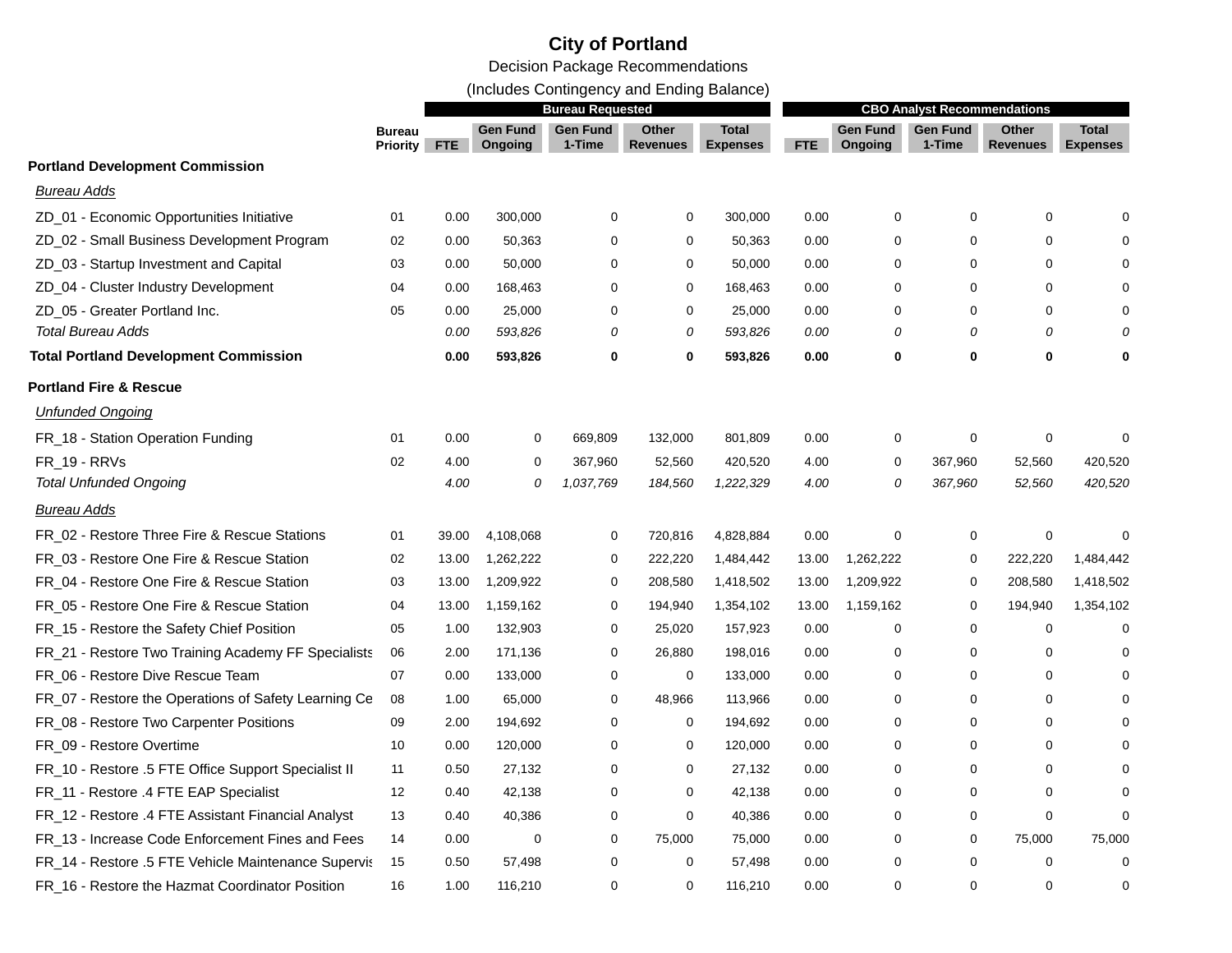Decision Package Recommendations

(Includes Contingency and Ending Balance)

|                                                      | <b>Bureau Requested</b>          |            |                            |                           |                          |                                 |       | <b>CBO Analyst Recommendations</b> |                           |                          |                                 |  |
|------------------------------------------------------|----------------------------------|------------|----------------------------|---------------------------|--------------------------|---------------------------------|-------|------------------------------------|---------------------------|--------------------------|---------------------------------|--|
|                                                      | <b>Bureau</b><br><b>Priority</b> | <b>FTE</b> | <b>Gen Fund</b><br>Ongoing | <b>Gen Fund</b><br>1-Time | Other<br><b>Revenues</b> | <b>Total</b><br><b>Expenses</b> | FTE.  | <b>Gen Fund</b><br>Ongoing         | <b>Gen Fund</b><br>1-Time | Other<br><b>Revenues</b> | <b>Total</b><br><b>Expenses</b> |  |
| <b>Portland Fire &amp; Rescue</b>                    |                                  |            |                            |                           |                          |                                 |       |                                    |                           |                          |                                 |  |
| <b>Bureau Adds</b>                                   |                                  |            |                            |                           |                          |                                 |       |                                    |                           |                          |                                 |  |
| FR 20 - OMF IA Add-Backs                             | <b>NA</b>                        | 0.00       | 383,860                    | 0                         | 0                        | 383,860                         | 0.00  | 12,221                             | 0                         | 0                        | 12,221                          |  |
| <b>Total Bureau Adds</b>                             |                                  | 86.80      | 9,223,329                  | 0                         | 1,522,422                | 10,745,751                      | 39.00 | 3.643.527                          | 0                         | 700,740                  | 4,344,267                       |  |
| Realignments                                         |                                  |            |                            |                           |                          |                                 |       |                                    |                           |                          |                                 |  |
| FR_17 - Base Budget Realignment - Fund Data Analys   | 01                               | 1.00       | $\mathbf 0$                | $\mathbf 0$               | 0                        | 0                               | 1.00  | $\mathbf 0$                        | 0                         | 0                        | 0                               |  |
| <b>Total Realignments</b>                            |                                  | 1.00       | 0                          | 0                         | 0                        | 0                               | 1.00  | 0                                  | 0                         | 0                        |                                 |  |
| <b>Total Portland Fire &amp; Rescue</b>              |                                  | 91.80      | 9,223,329                  | 1,037,769                 | 1,706,982                | 11,968,080                      | 44.00 | 3,643,527                          | 367,960                   | 753,300                  | 4,764,787                       |  |
| <b>Portland Housing Bureau</b>                       |                                  |            |                            |                           |                          |                                 |       |                                    |                           |                          |                                 |  |
| Reductions                                           |                                  |            |                            |                           |                          |                                 |       |                                    |                           |                          |                                 |  |
| HC_01 - Federal Entitlement Grant Sequestration      | 01                               | 0.00       | 0                          | 0                         | (1, 249, 505)            | (1,249,505)                     | 0.00  | 0                                  |                           | 0(1,249,505)             | (1,249,505)                     |  |
| <b>Total Reductions</b>                              |                                  | 0.00       | 0                          | 0                         | (1,249,505)              | (1,249,505)                     | 0.00  | 0                                  |                           | 0(1,249,505)             | (1,249,505)                     |  |
| <b>Unfunded Ongoing</b>                              |                                  |            |                            |                           |                          |                                 |       |                                    |                           |                          |                                 |  |
| HC_02 - Budget Note Clarification                    | 01                               | 0.00       | $\mathbf 0$                | $\mathbf 0$               | 0                        | 0                               | 0.00  | $\mathbf 0$                        | 0                         | 0                        | 0                               |  |
| <b>Total Unfunded Ongoing</b>                        |                                  | 0.00       | 0                          | $\theta$                  | $\mathcal{O}$            | 0                               | 0.00  | $\overline{O}$                     | 0                         | 0                        |                                 |  |
| Bureau Adds                                          |                                  |            |                            |                           |                          |                                 |       |                                    |                           |                          |                                 |  |
| HC_04 - Keep the Clark Center Open                   | 01                               | 0.00       | 424,650                    | $\mathbf 0$               | 0                        | 424,650                         | 0.00  | 424,650                            | 0                         | 0                        | 424,650                         |  |
| HC_05 - Preserve the Safety Net                      | 02                               | 0.00       | 331,050                    | $\mathbf 0$               | 0                        | 331,050                         | 0.00  | $\mathbf 0$                        | 0                         | 0                        | 0                               |  |
| HC_06 - Perm Housing & Access for Vulnerable Popul   | 03                               | 0.00       | 216,300                    | $\mathbf 0$               | 0                        | 216,300                         | 0.00  | 0                                  | 0                         | 0                        | 0                               |  |
| HC_07 - Stabilize Families and Prevent foreclosure   | 04                               | 0.00       | 74,201                     | $\mathbf 0$               | 0                        | 74,201                          | 0.00  | $\mathbf 0$                        | 0                         | $\mathbf 0$              | 0                               |  |
| HC_03 - OMF IA Add-Backs                             | <b>NA</b>                        | 0.00       | 37,662                     | $\mathbf 0$               | 0                        | 37,662                          | 0.00  | 1,822                              | 0                         | $\mathbf 0$              | 1,822                           |  |
| <b>Total Bureau Adds</b>                             |                                  | 0.00       | 1,083,863                  | 0                         | 0                        | 1,083,863                       | 0.00  | 426,472                            | 0                         | 0                        | 426,472                         |  |
| <b>Total Portland Housing Bureau</b>                 |                                  | 0.00       | 1,083,863                  | 0                         | (1, 249, 505)            | (165, 642)                      | 0.00  | 426,472                            |                           | 0(1,249,505)             | (823, 033)                      |  |
| <b>Portland Parks &amp; Recreation</b>               |                                  |            |                            |                           |                          |                                 |       |                                    |                           |                          |                                 |  |
| Bureau Adds                                          |                                  |            |                            |                           |                          |                                 |       |                                    |                           |                          |                                 |  |
| PK_26 - Large Community Center Admission Pass Fer    | 01                               | 0.00       | (204, 400)                 | 0                         | 204,400                  | 0                               | 0.00  | (204, 400)                         | 0                         | 204,400                  | 0                               |  |
| PK_27 - Non-Resident Fees                            | 02                               | 0.00       | (25,000)                   | $\mathbf 0$               | 25,000                   | 0                               | 0.00  | (25,000)                           | 0                         | 25,000                   | O                               |  |
| PK 28 - Swim Lesson Fees                             | 03                               | 0.00       | (150,000)                  | $\mathbf 0$               | 150,000                  | 0                               | 0.00  | (150,000)                          | 0                         | 150,000                  | 0                               |  |
| PK_29 - Miscellaneous Fees                           | 04                               | 0.00       | (92, 948)                  | $\Omega$                  | 92,948                   | 0                               | 0.00  | (92, 948)                          | 0                         | 92,948                   | $\Omega$                        |  |
| PK_12 - Revenue Add Back - Horticultural Work in Par | 05                               | 2.00       | 204,400                    | $\Omega$                  | 0                        | 204.400                         | 2.00  | 204,400                            | $\Omega$                  | $\mathbf 0$              | 204,400                         |  |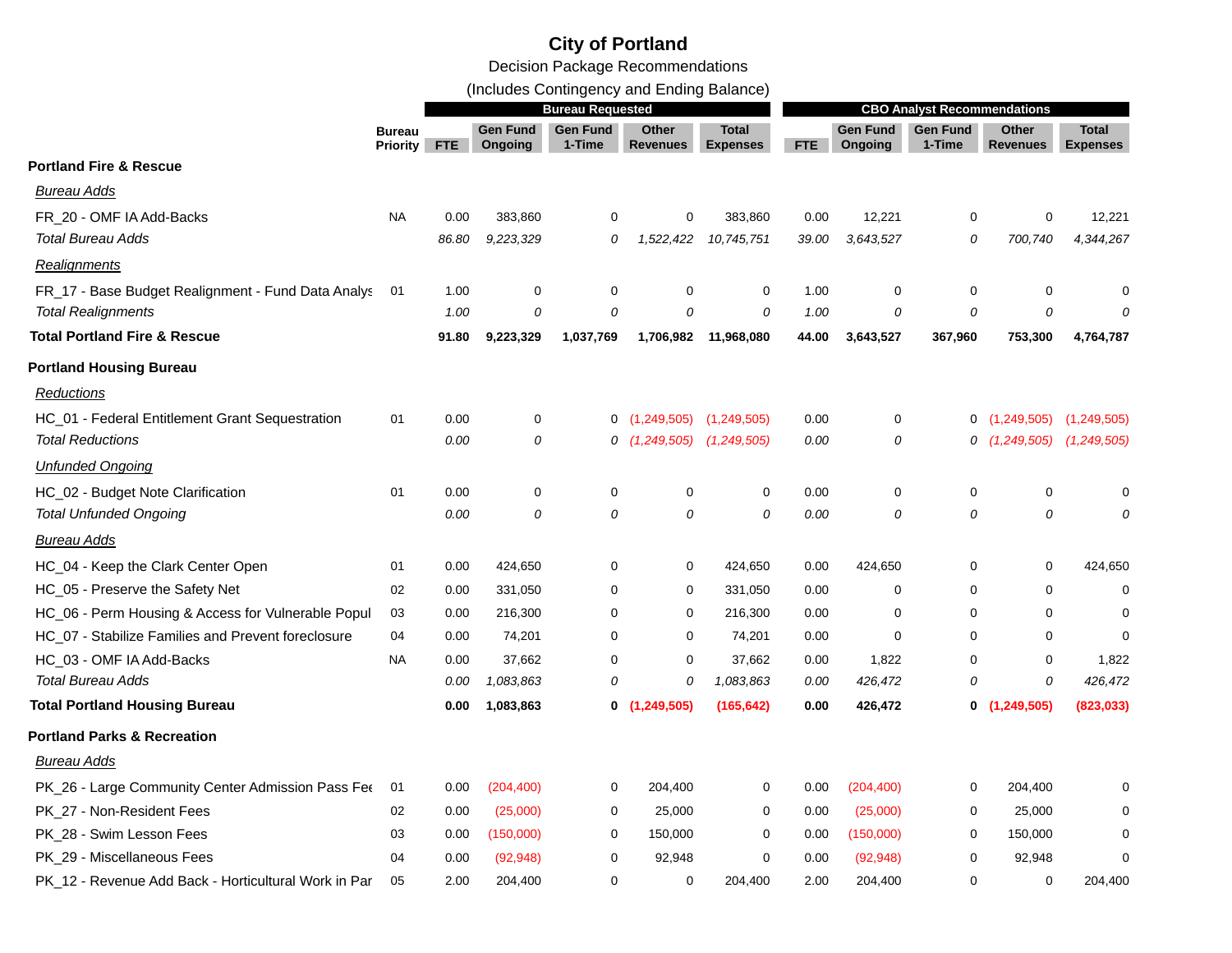(Includes Contingency and Ending Balance)

|                                                      |                                  |            |                            | <b>Bureau Requested</b>   |                          |                                 |      |                            | <b>CBO Analyst Recommendations</b> |                          |                                 |
|------------------------------------------------------|----------------------------------|------------|----------------------------|---------------------------|--------------------------|---------------------------------|------|----------------------------|------------------------------------|--------------------------|---------------------------------|
|                                                      | <b>Bureau</b><br><b>Priority</b> | <b>FTE</b> | <b>Gen Fund</b><br>Ongoing | <b>Gen Fund</b><br>1-Time | Other<br><b>Revenues</b> | <b>Total</b><br><b>Expenses</b> | FTE  | <b>Gen Fund</b><br>Ongoing | <b>Gen Fund</b><br>1-Time          | <b>Other</b><br>Revenues | <b>Total</b><br><b>Expenses</b> |
| <b>Portland Parks &amp; Recreation</b>               |                                  |            |                            |                           |                          |                                 |      |                            |                                    |                          |                                 |
| Bureau Adds                                          |                                  |            |                            |                           |                          |                                 |      |                            |                                    |                          |                                 |
| PK 13 - Revenue Add back - Hoyt Arboretum            | 06                               | 1.00       | 116,000                    | 0                         | $\mathbf 0$              | 116,000                         | 1.00 | 116,000                    | $\mathbf 0$                        | $\mathbf 0$              | 116,000                         |
| PK_11 - Revenue Add Back - Dutch Elm Disease Prog    | 07                               | 1.00       | 153,000                    | 0                         | $\mathbf 0$              | 153,000                         | 1.00 | 123,615                    | 0                                  | $\mathbf 0$              | 123,615                         |
| PK_08 - 10% Add Back - Central Services Maintenanc   | 08                               | 5.00       | 500,000                    | $\Omega$                  | $\mathbf 0$              | 500,000                         | 0.00 | 0                          | $\Omega$                           | 0                        | $\mathbf 0$                     |
| PK_14 - 10% Add Back - Natural Area Maintenance      | 09                               | 1.00       | 100,000                    | $\Omega$                  | 0                        | 100,000                         | 0.00 | 0                          | $\Omega$                           | 0                        | $\Omega$                        |
| PK_19 - 10% Add Back - SUN CS - 3 sites              | 10                               | 3.00       | 234,468                    | $\Omega$                  | 0                        | 234,468                         | 0.00 | 0                          | 0                                  | 0                        | $\mathbf 0$                     |
| PK_07 - 10% Add Back - Capital Major Maintenance     | 11                               | 0.00       | 125,985                    | 0                         | 0                        | 125,985                         | 0.00 | 0                          | 0                                  | 0                        | $\mathbf 0$                     |
| PK_17 - 10% Add Back - Recreation Services & Staffir | 12                               | 6.00       | 424,926                    | $\Omega$                  | 0                        | 424,926                         | 3.00 | 232,332                    | 0                                  | 0                        | 232,332                         |
| PK 09 - 10% Add Back - Central Srvcs Contracted Se   | 13                               | 0.00       | 107,000                    | 0                         | 0                        | 107,000                         | 0.00 | 0                          | 0                                  | 0                        | $\mathbf 0$                     |
| PK 20 - 10% Add Back - SUN CS Pass Through           | 14                               | 0.00       | 272,000                    | 0                         | $\mathbf 0$              | 272,000                         | 0.00 | 0                          | 0                                  | $\mathbf 0$              | $\Omega$                        |
| PK_16 - 10% Add Back - Plant Prop.& Tree Nursery Pi  | 15                               | 2.00       | 237,000                    | 0                         | $\mathbf 0$              | 237,000                         | 0.00 | 0                          | $\Omega$                           | 0                        | $\Omega$                        |
| PK_18 - 10% Add Back - Sellwood Community Center     | 16                               | 2.00       | 60,451                     | 0                         | 0                        | 60,451                          | 0.00 | 0                          | $\Omega$                           | 0                        | $\Omega$                        |
| PK_10 - 10% Add Back - Delta Park Athletic Fields    | 17                               | 1.00       | 70,356                     | $\Omega$                  | 0                        | 70,356                          | 0.00 | 0                          | $\Omega$                           | 0                        | $\Omega$                        |
| PK_01 - 10% Add Back-Administration Community Rel    | 18                               | 1.00       | 57,046                     | 0                         | 0                        | 57,046                          | 0.00 | 0                          | $\Omega$                           | 0                        | $\Omega$                        |
| PK_03 - 10% Add Back - Administration Safety & Secu  | 19                               | 1.00       | 84,740                     | $\Omega$                  | 0                        | 84,740                          | 0.00 | 0                          | $\Omega$                           | 0                        | $\Omega$                        |
| PK_15 - 10% Add Back - Pass Throughs (Linnton/Lead   | 20                               | 0.00       | 16,072                     | 0                         | 0                        | 16,072                          | 0.00 | 0                          | 0                                  | 0                        | $\Omega$                        |
| PK_05 - 10% Add Back - Aging & Disability Pass Throu | 21                               | 0.00       | 565,819                    | 0                         | 0                        | 565,819                         | 0.00 | 0                          | 0                                  | 0                        | $\Omega$                        |
| PK 06 - 10% Add Back - Buckman Pool                  | 22                               | 1.00       | 88,762                     | 0                         | 57,562                   | 146,324                         | 0.00 | 0                          | 0                                  | 0                        | $\Omega$                        |
| PK 02 - 10% Add Back - Administration M&S            | 23                               | 0.00       | 300,000                    | 0                         | $\mathbf 0$              | 300,000                         | 0.00 | 0                          | $\Omega$                           | 0                        | $\Omega$                        |
| PK 04 - 10% Add Back - Administration - Workers Cor  | 24                               | 0.00       | 60,000                     | $\Omega$                  | 0                        | 60,000                          | 0.00 | 0                          | 0                                  | 0                        | $\Omega$                        |
| PK_23 - 1-Time - Teen Programming                    | 25                               | 3.00       | 0                          | 300,000                   | 0                        | 300,000                         | 0.00 | 0                          | $\Omega$                           | $\mathbf 0$              | $\Omega$                        |
| PK_24 - 1-Time - Summer Lunch Program                | 26                               | 0.00       | $\mathbf 0$                | 70,000                    | 0                        | 70,000                          | 0.00 | 0                          | 0                                  | $\mathbf 0$              | $\Omega$                        |
| PK_30 - Forest Park Ranger - BES Interagency Agreer  | 27                               | 1.00       | 72,000                     | $\Omega$                  | 0                        | 72,000                          | 1.00 | 0                          | 0                                  | 65,000                   | 65,000                          |
| PK_31 - Protect the Best - BES Interagency Agreemer  | 28                               | 3.00       | 250,000                    | $\Omega$                  | $\mathbf 0$              | 250,000                         | 3.00 | 0                          | 0                                  | 250,000                  | 250,000                         |
| PK_32 - Youth Conservation Crew - BES Interagency    | 29                               | 0.00       | 175,000                    | $\Omega$                  | $\mathbf 0$              | 175,000                         | 0.00 | 0                          | $\Omega$                           | 175,000                  | 175,000                         |
| PK_33 - Willamette River Stewardship - BES Interager | 30                               | 1.00       | 132,778                    | 0                         | 0                        | 132,778                         | 1.00 | 0                          | $\Omega$                           | 105,869                  | 105,869                         |
| PK_34 - Dutch Elm Inoculant - BES Interagency Agree  | 31                               | 0.00       | 62,500                     | 0                         | $\mathbf 0$              | 62,500                          | 0.00 | 0                          | 0                                  | 62,500                   | 62,500                          |
| PK_35 - Tree Inspector - BES Interagency Agreement   | 32                               | 1.00       | 81,000                     | $\Omega$                  | 0                        | 81,000                          | 1.00 | 0                          | 0                                  | 81,000                   | 81,000                          |
| PK_36 - Education and Outreach - BES Interagency     | 33                               | 1.00       | 122,000                    | $\Omega$                  | $\mathbf 0$              | 122,000                         | 1.00 | 0                          | $\Omega$                           | 112,000                  | 112,000                         |
| PK_25 - O&M Requests for Acquisitions & Improvemer   | 34                               | 0.00       | 674,401                    | 44.185                    | $\mathbf 0$              | 718,586                         | 0.00 | $\Omega$                   | $\Omega$                           | $\mathbf 0$              | $\mathbf 0$                     |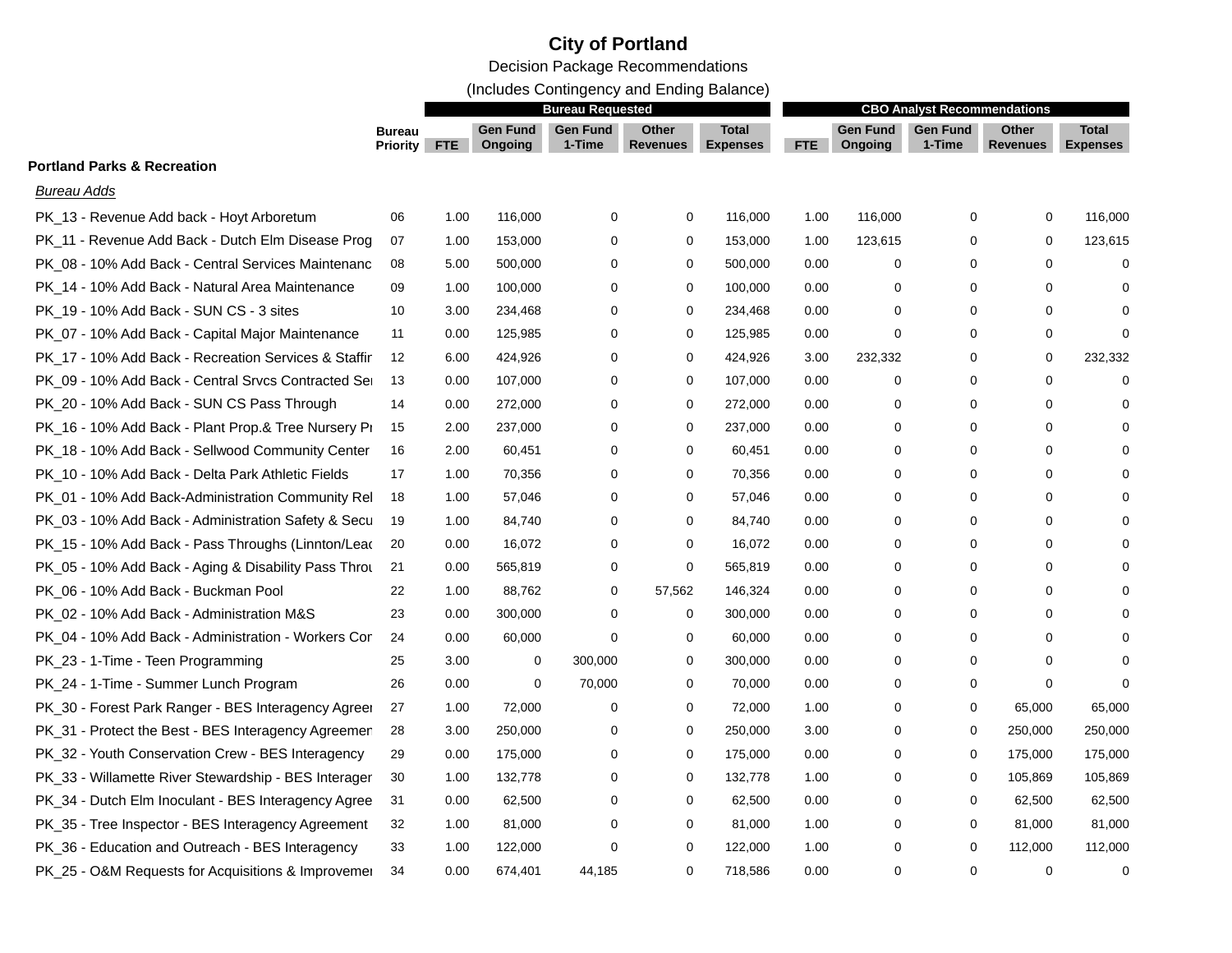(Includes Contingency and Ending Balance)

|                                               | <b>Bureau</b><br>Priority | <b>Bureau Requested</b> |                            |                           |                          |                                 | <b>CBO Analyst Recommendations</b> |                            |                    |                                 |                                 |  |
|-----------------------------------------------|---------------------------|-------------------------|----------------------------|---------------------------|--------------------------|---------------------------------|------------------------------------|----------------------------|--------------------|---------------------------------|---------------------------------|--|
|                                               |                           | <b>FTE</b>              | Gen Fund<br><b>Ongoing</b> | <b>Gen Fund</b><br>1-Time | Other<br><b>Revenues</b> | <b>Total</b><br><b>Expenses</b> | <b>FTE</b>                         | <b>Gen Fund</b><br>Ongoing | Gen Fund<br>1-Time | <b>Other</b><br><b>Revenues</b> | <b>Total</b><br><b>Expenses</b> |  |
| <b>Portland Parks &amp; Recreation</b>        |                           |                         |                            |                           |                          |                                 |                                    |                            |                    |                                 |                                 |  |
| <b>Bureau Adds</b>                            |                           |                         |                            |                           |                          |                                 |                                    |                            |                    |                                 |                                 |  |
| PK 22 - OMF IA Add-Backs                      | <b>NA</b>                 | 0.00                    | 372,913                    | 0                         | 0                        | 372,913                         | 0.00                               | 19,149                     | 0                  | $\mathbf 0$                     | 19,149                          |  |
| <b>Total Bureau Adds</b>                      |                           | 37.00                   | 5,248,269                  | 414,185                   | 529,910                  | 6, 192, 364                     | 14.00                              | 223,148                    | 0                  | 1,323,717                       | 1,546,865                       |  |
| <b>Total Portland Parks &amp; Recreation</b>  |                           | 37.00                   | 5,248,269                  | 414,185                   | 529,910                  | 6,192,364                       | 14.00                              | 223,148                    | 0                  | 1,323,717                       | 1,546,865                       |  |
| <b>Portland Police Bureau</b>                 |                           |                         |                            |                           |                          |                                 |                                    |                            |                    |                                 |                                 |  |
| Bureau Adds                                   |                           |                         |                            |                           |                          |                                 |                                    |                            |                    |                                 |                                 |  |
| PL_02 - Traffic Division                      | 02                        | 5.00                    | 501,489                    | 0                         | 217,056                  | 718,545                         | 0.00                               | $\mathbf 0$                | 0                  | $\mathbf 0$                     | $\Omega$                        |  |
| PL_03 - Neighborhood Response Teams           | 03                        | 9.00                    | 773,139                    | 0                         | 149,204                  | 922,343                         | 9.00                               | 773,139                    | 0                  | 149,204                         | 922,343                         |  |
| PL_04 - Gang Enforcement Team                 | 04                        | 10.00                   | 853,940                    | $\mathbf 0$               | 159,034                  | 1,012,974                       | 8.00                               | 703,686                    | 0                  | 109,992                         | 813,678                         |  |
| PL_05 - Family Services                       | 05                        | 18.00                   | 1,728,380                  | $\mathbf 0$               | 217,584                  | 1,945,964                       | 15.00                              | 1,458,334                  | 0                  | 202,620                         | 1,660,954                       |  |
| PL_06 - School Police                         | 06                        | 23.00                   | 2,111,864                  | $\mathbf 0$               | 303,957                  | 2,415,821                       | 2.00                               | 161,724                    | $\mathbf 0$        | 25,848                          | 187,572                         |  |
| PL_07 - Property Crimes Investigations        | 07                        | 26.00                   | 2,813,311                  | 0                         | 96,336                   | 2,909,647                       | 20.00                              | 1,938,439                  | 0                  | 305,376                         | 2,243,815                       |  |
| PL_08 - Mounted Patrol                        | 08                        | 10.00                   | 1,087,046                  | 0                         | 104,364                  | 1,191,410                       | 0.00                               | $\Omega$                   | 0                  | $\mathbf 0$                     |                                 |  |
| PL_09 - Officer Positions                     | 09                        | 29.00                   | 2,036,542                  | 0                         | 123,894                  | 2,160,436                       | 9.00                               | 588,013                    | $\mathbf 0$        | 86,836                          | 674,849                         |  |
| PL_10 - Management Restructure                | 10                        | 1.00                    | 177,835                    | $\mathbf 0$               | $\mathbf 0$              | 177,835                         | 0.00                               | 0                          | $\mathbf 0$        | $\mathbf 0$                     | $\Omega$                        |  |
| PL_11 - County Costs for Jail Intake          | 11                        | 20.00                   | 1,772,306                  | 0                         | 280,000                  | 2,052,306                       | 0.00                               | $\mathbf 0$                | 0                  | $\mathbf 0$                     | $\Omega$                        |  |
| PL_12 - County Costs at MCDA and DCJ          | 12                        | 3.00                    | 240,764                    | 0                         | 28,872                   | 269,636                         | 3.00                               | 240,764                    | 0                  | 28,872                          | 269,636                         |  |
| PL_13 - Sunday Parkways to Match PBOT Request | 13                        | 0.00                    | $\mathbf 0$                | $\mathbf 0$               | 80,000                   | 80,000                          | 0.00                               | $\mathbf 0$                | 0                  | 80,000                          | 80,000                          |  |
| PL 01 - OMF IA Add-Backs                      | <b>NA</b>                 | 0.00                    | 1,530,310                  | $\mathbf 0$               | 0                        | 1,530,310                       | 0.00                               | 69,092                     | 0                  | $\mathbf 0$                     | 69,092                          |  |
| <b>Total Bureau Adds</b>                      |                           | 154.00                  | 15,626,926                 | 0                         | 1,760,301                | 17,387,227                      | 66.00                              | 5,933,191                  | 0                  | 988,748                         | 6,921,939                       |  |
| <b>Total Portland Police Bureau</b>           |                           |                         | 154.00 15,626,926          | 0                         | 1,760,301                | 17,387,227                      | 66.00                              | 5,933,191                  | 0                  | 988,748                         | 6,921,939                       |  |
| <b>Portland Water Bureau</b>                  |                           |                         |                            |                           |                          |                                 |                                    |                            |                    |                                 |                                 |  |
| <b>Bureau Adds</b>                            |                           |                         |                            |                           |                          |                                 |                                    |                            |                    |                                 |                                 |  |
| WA 01 - Decorative Fountains                  | 01                        | 2.00                    | 0                          | 0                         | 466,178                  | 466,178                         | 2.00                               | 0                          | 0                  | 466,178                         | 466,178                         |  |
| WA_02 - Security                              | 01                        | 1.00                    | $\mathbf 0$                | $\mathbf 0$               | 70,356                   | 70,356                          | 1.00                               | $\mathbf 0$                | 0                  | 70,356                          | 70,356                          |  |
| WA_04 - OMF IA Add-Backs                      | 01                        | 0.00                    | $\mathbf 0$                | $\mathbf 0$               | $\mathbf 0$              | $\mathbf 0$                     | 0.00                               | $\mathbf 0$                | 0                  | $\mathbf 0$                     | $\Omega$                        |  |
| WA_03 - OMF IA Add-Backs                      | 03                        | 0.00                    | $\mathbf 0$                | 0                         | 769,547                  | 769,547                         | 0.00                               | 0                          | 0                  | 31,802                          | 31,802                          |  |
| <b>Total Bureau Adds</b>                      |                           | 3.00                    | 0                          | 0                         | 1,306,081                | 1,306,081                       | 3.00                               | 0                          | 0                  | 568,336                         | 568,336                         |  |
| <b>Total Portland Water Bureau</b>            |                           | 3.00                    | $\bf{0}$                   | 0                         | 1,306,081                | 1,306,081                       | 3.00                               | 0                          | 0                  | 568,336                         | 568,336                         |  |